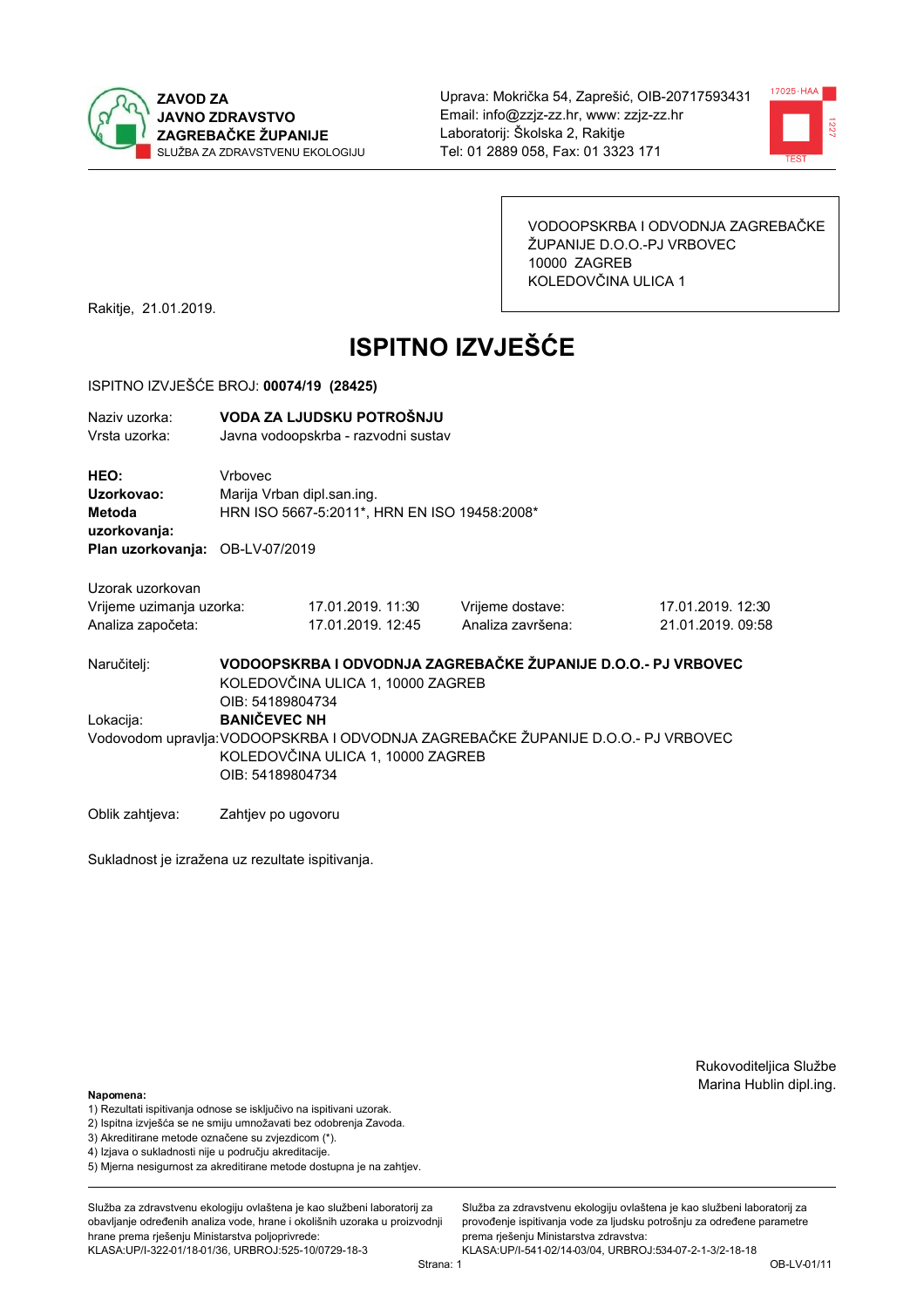## **REZULTATI ISPITIVANJA:**

Ispitno izviešće rezultat je elektroničke obrade podataka te je punovažeće bez žiga i potpisa

| Pokazatelj                | <b>Metoda</b>                           | <b>MJ</b>               | <b>Rezultatt</b> | <b>MDK**</b>  | <b>Sukladno</b> |
|---------------------------|-----------------------------------------|-------------------------|------------------|---------------|-----------------|
| Temperatura               | Standard Methods 21st Ed.<br>2005.2550B | $^{\circ}$ C            | 7,2              | 25            | DA              |
| Slobodni rezidualni klor  | HRN EN ISO 7393-2:2018                  | $mg/L$ Cl <sub>2</sub>  | 0.04             | 0,5           | DA              |
| Boja                      | HRN EN ISO 7887:2012                    | mg/L Pt/Co skale        | < 5              | 20            | DA              |
| Mutnoća                   | HRN EN ISO 7027-1:2016*                 | NTU jedinica            | 0,20             | 4             | DA              |
| <b>Miris</b>              | HRN EN 1622:2008                        |                         | bez              | bez           | DA              |
| Okus                      | HRN EN 1622:2008                        |                         | bez              | bez           | DA              |
| pH                        | HRN EN ISO 10523:2012*                  | pH jedinica             | 7,5              | $6, 5 - 9, 5$ | DA              |
| Temp.pri određivanju pH   |                                         | $^{\circ}$ C            | 16,2             |               |                 |
| Elektrovodljivost         | HRN EN 27888:2008*                      | µScm-1 pri 20°C         | 428              | 2.500         | DA              |
| Utrošak KMnO <sub>4</sub> | HRN EN ISO 8467:2001                    | mg/L O <sub>2</sub>     | 0,6              | 5             | DA              |
| Kloridi                   | HRN EN ISO 10304-1:2009*                | mg/L CI                 | 11               | 250           | DA              |
| Nitriti                   | HRN EN ISO 10304-1:2009*                | mg/L (NO <sub>2</sub> ) | < 0.050          | 0,5           | DA              |
| Nitrati                   | HRN EN ISO 10304-1:2009*                | mg/L (NO <sub>3</sub> ) | 5,1              | 50            | DA              |
| Amonij                    | HRN ISO 7150-1:1998*                    | mg/L (NH                | < 0,05           | 0,5           | DA              |

trezultat izražen kao manje od (<) odnosi se na granicu kvantifikacije

\*\*maksimalno dozvoljena koncentracija

#### Izjava o sukladnosti

Prema ispitanim parametrima uzorak vode JE SUKLADAN zahtievima članka 5. Zakona o vodi za ljudsku potrošnju (NN 56/2013, 64/2015, 104/2017, 115/2018) i priloga I Pravilnika o parametrima sukladnosti, metodama analize, monitoringu i planovima sigurnosti vode za ljudsku potrošnju te načinu vođenja registra pravnih osoba koje obavljaju djelatnost javne vodoopskrbe (NN 125/2017).

> Voditeljica Odsjeka Nikolina Ciban dipl.ing.

## Odsjek za mikrobiološka ispitivanja voda

### **REZULTATI ISPITIVANJA:**

Ispitno izvješće rezultat je elektroničke obrade podataka te je punovažeće bez žiga i potpisa

| Pokazatelj             | <b>Metoda</b>           | <b>MJ</b>   | <b>Rezultat</b> | <b>MDK**</b> | <b>Sukladno</b> |
|------------------------|-------------------------|-------------|-----------------|--------------|-----------------|
| Ukupni koliformi       | HRN EN ISO 9308-1:2014* | broj/100 mL |                 | 0            | DA              |
| Escherichia coli       | HRN EN ISO 9308-1:2014* | broj/100 mL | < '             | 0            | DA              |
| Enterokoki             | HRN EN ISO 7899-2:2000* | broj/100 mL | < '             | 0            | DA              |
| Pseudomonas aeruginosa | HRN EN ISO 16266:2008*  | broj/100 mL | < '             | 0            | DA              |
| Aerobne bakt -36°C/48h | HRN EN ISO 6222:2000*   | broj/1 mL   | 10              | 100          | DA              |
| Aerobne bakt -22°C/72h | HRN EN ISO 6222:2000*   | broj/1 mL   | 41              | 100          | DA              |

\*\* maksimalno dozvoljena koncentracija

#### Izjava o sukladnosti

Prema ispitanim parametrima uzorak vode JE SUKLADAN zahtjevima članka 5. Zakona o vodi za ljudsku potrošnju (NN 56/2013, 64/2015, 104/2017, 115/2018) i priloga I Pravilnika o parametrima sukladnosti, metodama analize, monitoringu i planovima sigurnosti vode za ljudsku potrošnju te načinu vođenja registra pravnih osoba koje obavljaju djelatnost javne vodoopskrbe (NN 125/2017).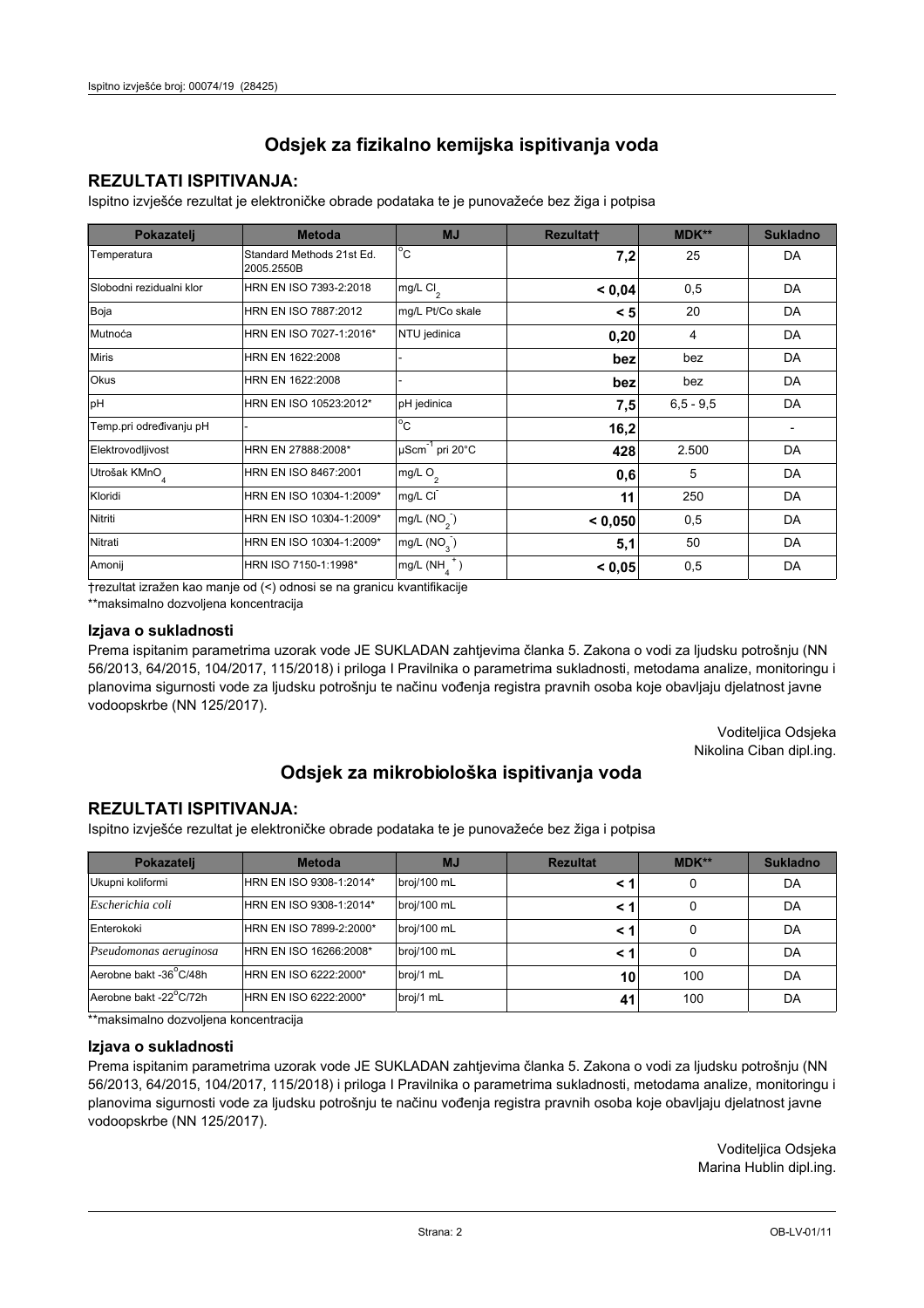



VODOOPSKRBA I ODVODNJA ZAGREBAČKE ŽUPANIJE D.O.O.-PJ VRBOVEC 10000 ZAGREB KOLEDOVČINA ULICA 1

Rakitje, 21.01.2019.

# **ISPITNO IZVJEŠĆE**

#### ISPITNO IZVJEŠĆE BROJ: 00073/19 (28424)

| Naziv uzorka:<br>Vrsta uzorka:               |                                                                                                                        | VODA ZA LJUDSKU POTROŠNJU<br>Javna vodoopskrba - razvodni sustav                                                       |                   |                   |  |  |  |
|----------------------------------------------|------------------------------------------------------------------------------------------------------------------------|------------------------------------------------------------------------------------------------------------------------|-------------------|-------------------|--|--|--|
| HEO:<br>Uzorkovao:<br>Metoda<br>uzorkovanja: | Vrbovec                                                                                                                | Marija Vrban dipl.san.ing.<br>HRN ISO 5667-5:2011*, HRN EN ISO 19458:2008*                                             |                   |                   |  |  |  |
| Plan uzorkovanja: OB-LV-07/2019              |                                                                                                                        |                                                                                                                        |                   |                   |  |  |  |
| Uzorak uzorkovan                             |                                                                                                                        |                                                                                                                        |                   |                   |  |  |  |
| Vrijeme uzimanja uzorka:                     |                                                                                                                        | 17.01.2019. 11:05                                                                                                      | Vrijeme dostave:  | 17.01.2019. 12:30 |  |  |  |
| Analiza započeta:                            |                                                                                                                        | 17.01.2019. 12:44                                                                                                      | Analiza završena: | 21.01.2019. 09:58 |  |  |  |
| Naručitelj:                                  | VODOOPSKRBA I ODVODNJA ZAGREBAČKE ŽUPANIJE D.O.O.- PJ VRBOVEC<br>KOLEDOVČINA ULICA 1, 10000 ZAGREB<br>OIB: 54189804734 |                                                                                                                        |                   |                   |  |  |  |
| Lokacija:                                    |                                                                                                                        | VRBOVEC, UL. ŽUPANA JUNKA NH                                                                                           |                   |                   |  |  |  |
|                                              | OIB: 54189804734                                                                                                       | Vodovodom upravlja: VODOOPSKRBA I ODVODNJA ZAGREBAČKE ŽUPANIJE D.O.O.- PJ VRBOVEC<br>KOLEDOVČINA ULICA 1, 10000 ZAGREB |                   |                   |  |  |  |
| Oblik zahtieva:                              | Zahtjev po ugovoru                                                                                                     |                                                                                                                        |                   |                   |  |  |  |

Sukladnost je izražena uz rezultate ispitivanja.

Rukovoditeljica Službe Marina Hublin dipl.ing.

#### Napomena:

- 1) Rezultati ispitivanja odnose se isključivo na ispitivani uzorak.
- 2) Ispitna izvješća se ne smiju umnožavati bez odobrenja Zavoda.
- 3) Akreditirane metode označene su zvjezdicom (\*).
- 4) Iziava o sukladnosti nije u području akreditacije.
- 5) Mjerna nesigurnost za akreditirane metode dostupna je na zahtjev.

Služba za zdravstvenu ekologiju ovlaštena je kao službeni laboratorij za obavlianie određenih analiza vode, hrane i okolišnih uzoraka u proizvodniji hrane prema rješenju Ministarstva poljoprivrede: KLASA:UP/I-322-01/18-01/36, URBROJ:525-10/0729-18-3

prema rješenju Ministarstva zdravstva: KLASA:UP/I-541-02/14-03/04, URBROJ:534-07-2-1-3/2-18-18 Strana: 1

Služba za zdravstvenu ekologiju ovlaštena je kao službeni laboratorij za

provođenie ispitivania vode za liudsku potrošniu za određene parametre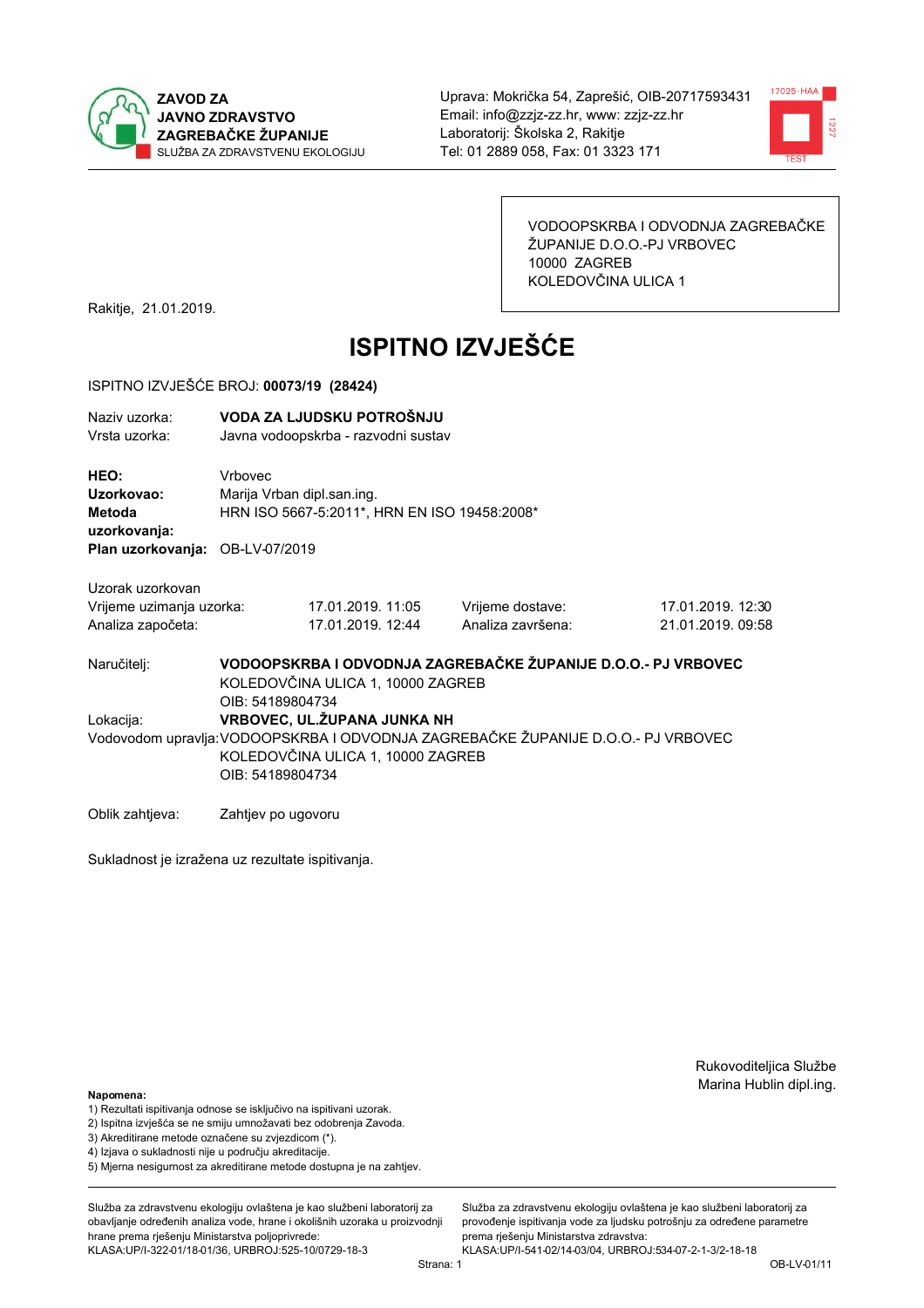## **REZULTATI ISPITIVANJA:**

Ispitno izviešće rezultat je elektroničke obrade podataka te je punovažeće bez žiga i potpisa

| Pokazatelj                | <b>Metoda</b>                           | <b>MJ</b>                   | <b>Rezultatt</b> | <b>MDK**</b>  | <b>Sukladno</b> |
|---------------------------|-----------------------------------------|-----------------------------|------------------|---------------|-----------------|
| Temperatura               | Standard Methods 21st Ed.<br>2005.2550B | $^{\circ}$ C                | 7,4              | 25            | DA              |
| Slobodni rezidualni klor  | HRN EN ISO 7393-2:2018                  | $mg/L$ Cl <sub>2</sub>      | 0,05             | 0,5           | DA              |
| Boja                      | HRN EN ISO 7887:2012                    | mg/L Pt/Co skale            | < 5              | 20            | DA              |
| Mutnoća                   | HRN EN ISO 7027-1:2016*                 | NTU jedinica                | 0,39             | 4             | DA              |
| <b>Miris</b>              | HRN EN 1622:2008                        |                             | bez              | bez           | DA              |
| <b>Okus</b>               | HRN EN 1622:2008                        |                             | bez              | bez           | DA              |
| pH                        | HRN EN ISO 10523:2012*                  | pH jedinica                 | 7,7              | $6, 5 - 9, 5$ | DA              |
| Temp.pri određivanju pH   |                                         | $^{\circ}$ C                | 16,6             |               |                 |
| Elektrovodljivost         | HRN EN 27888:2008*                      | µScm <sup>-1</sup> pri 20°C | 586              | 2.500         | DA              |
| Utrošak KMnO <sub>4</sub> | HRN EN ISO 8467:2001                    | mg/L $O_2$                  | 0,7              | 5             | DA              |
| Kloridi                   | HRN EN ISO 10304-1:2009*                | mg/L CI                     | 12               | 250           | DA              |
| Nitriti                   | HRN EN ISO 10304-1:2009*                | mg/L $(NO2)$                | < 0,050          | 0,5           | DA              |
| Nitrati                   | HRN EN ISO 10304-1:2009*                | mg/L (NO <sub>3</sub> )     | 5,6              | 50            | DA              |
| Amonij                    | HRN ISO 7150-1:1998*                    | mg/L (NH                    | 0,25             | 0,5           | DA              |

trezultat izražen kao manje od (<) odnosi se na granicu kvantifikacije

\*\*maksimalno dozvoljena koncentracija

#### Izjava o sukladnosti

Prema ispitanim parametrima uzorak vode JE SUKLADAN zahtievima članka 5. Zakona o vodi za ljudsku potrošnju (NN 56/2013, 64/2015, 104/2017, 115/2018) i priloga I Pravilnika o parametrima sukladnosti, metodama analize, monitoringu i planovima sigurnosti vode za ljudsku potrošnju te načinu vođenja registra pravnih osoba koje obavljaju djelatnost javne vodoopskrbe (NN 125/2017).

> Voditeljica Odsjeka Nikolina Ciban dipl.ing.

# Odsjek za mikrobiološka ispitivanja voda

## **REZULTATI ISPITIVANJA:**

Ispitno izvješće rezultat je elektroničke obrade podataka te je punovažeće bez žiga i potpisa

| Pokazatelj             | <b>Metoda</b>           | <b>MJ</b>   | <b>Rezultat</b> | <b>MDK**</b> | <b>Sukladno</b> |
|------------------------|-------------------------|-------------|-----------------|--------------|-----------------|
| Ukupni koliformi       | HRN EN ISO 9308-1:2014* | broj/100 mL |                 | 0            | DA              |
| Escherichia coli       | HRN EN ISO 9308-1:2014* | broj/100 mL | < '             | 0            | DA              |
| Enterokoki             | HRN EN ISO 7899-2:2000* | broj/100 mL | < '             |              | DA              |
| Pseudomonas aeruginosa | HRN EN ISO 16266:2008*  | broj/100 mL | < '             | 0            | DA              |
| Aerobne bakt -36°C/48h | HRN EN ISO 6222:2000*   | broj/1 mL   |                 | 100          | DA              |
| Aerobne bakt -22°C/72h | HRN EN ISO 6222:2000*   | broj/1 mL   | < '             | 100          | DA              |

\*\* maksimalno dozvoljena koncentracija

#### Izjava o sukladnosti

Prema ispitanim parametrima uzorak vode JE SUKLADAN zahtjevima članka 5. Zakona o vodi za ljudsku potrošnju (NN 56/2013, 64/2015, 104/2017, 115/2018) i priloga I Pravilnika o parametrima sukladnosti, metodama analize, monitoringu i planovima sigurnosti vode za ljudsku potrošnju te načinu vođenja registra pravnih osoba koje obavljaju djelatnost javne vodoopskrbe (NN 125/2017).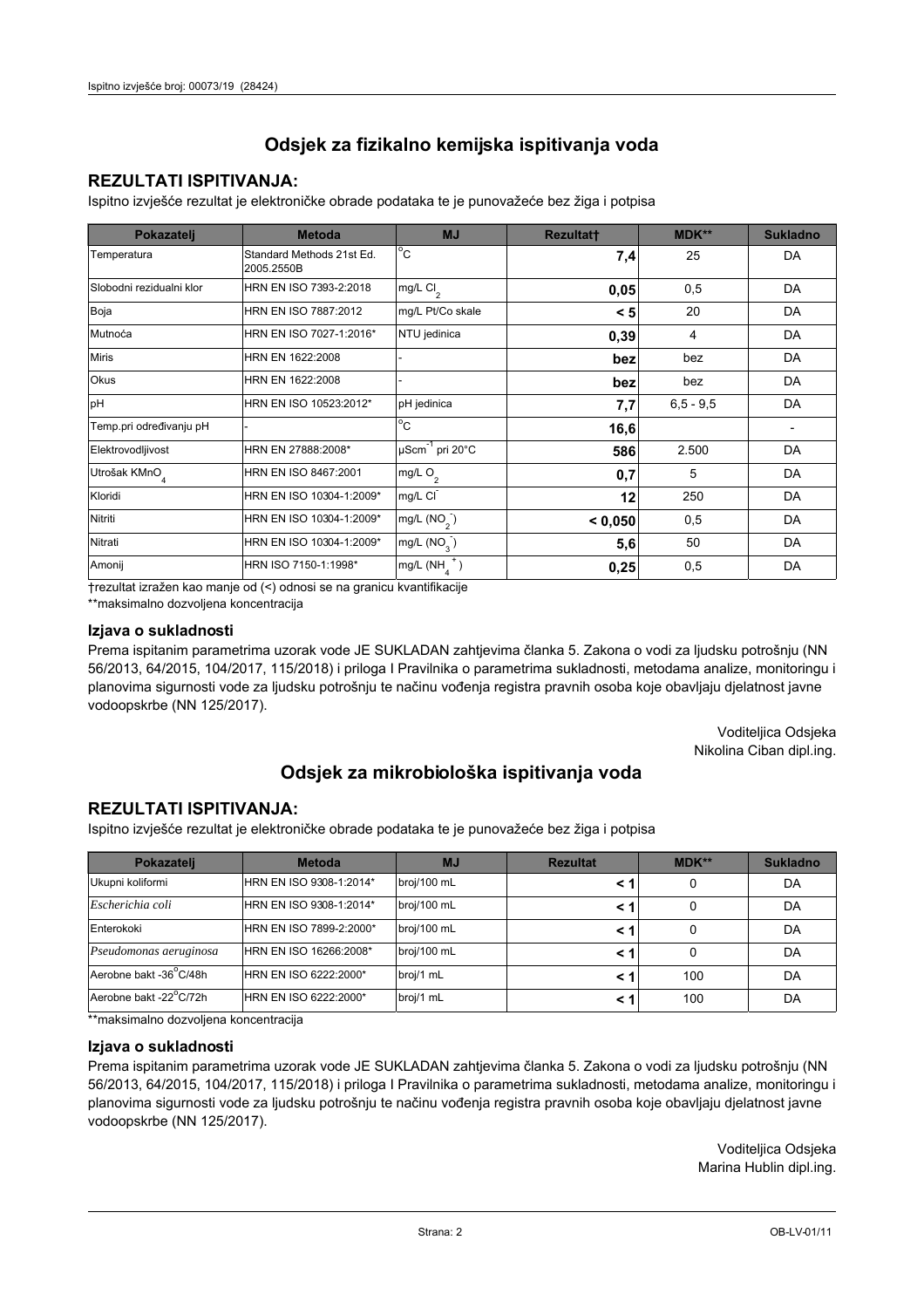



VODOOPSKRBA I ODVODNJA ZAGREBAČKE ŽUPANIJE D.O.O.-PJ VRBOVEC 10000 ZAGREB KOLEDOVČINA ULICA 1

Rakitje, 21.01.2019.

# **ISPITNO IZVJEŠĆE**

#### ISPITNO IZVJEŠĆE BROJ: 00072/19 (28423)

| Naziv uzorka: | VODA ZA LJUDSKU POTROŠNJU - B ANALIZA |
|---------------|---------------------------------------|
|               |                                       |

Vrsta uzorka: Javna vodoopskrba - razvodni sustav

HEO: Vrbovec Uzorkovao: Mariia Vrban dipl.san.ing. Metoda HRN ISO 5667-5:2011\*, HRN EN ISO 19458:2008\* uzorkovanja:

Plan uzorkovanja: OB-LV-07/2019

Uzorak uzorkovan Vrijeme uzimania uzorka:

| Vrijeme uzimanja uzorka: | 17.01.2019. 10:50 |
|--------------------------|-------------------|
| Analiza započeta:        | 17.01.2019. 12:43 |

Vrijeme dostave: Analiza završena:

17.01.2019. 12:30 21.01.2019.09:58

Naručitelj:

VODOOPSKRBA I ODVODNJA ZAGREBAČKE ŽUPANIJE D.O.O.- PJ VRBOVEC KOLEDOVČINA ULICA 1, 10000 ZAGREB OIB: 54189804734 Lokacija: **BLANJE NH** Vodovodom upravlja: VODOOPSKRBA I ODVODNJA ZAGREBAČKE ŽUPANIJE D.O.O.- PJ VRBOVEC KOLEDOVČINA ULICA 1, 10000 ZAGREB OIB: 54189804734

Oblik zahtjeva: Zahtjev po ugovoru

Sukladnost je izražena uz rezultate ispitivanja.

Rukovoditeljica Službe Marina Hublin dipl.ing.

Napomena:

- 1) Rezultati ispitivanja odnose se isključivo na ispitivani uzorak.
- 2) Ispitna izvješća se ne smiju umnožavati bez odobrenja Zavoda.

3) Akreditirane metode označene su zvjezdicom (\*).

- 4) Iziava o sukladnosti nije u područiu akreditacije.
- 5) Mjerna nesigurnost za akreditirane metode dostupna je na zahtjev.

Služba za zdravstvenu ekologiju ovlaštena je kao službeni laboratorij za obavlianie određenih analiza vode, hrane i okolišnih uzoraka u proizvodniji hrane prema rješenju Ministarstva poljoprivrede:

KLASA:UP/I-322-01/18-01/36, URBROJ:525-10/0729-18-3

Služba za zdravstvenu ekologiju ovlaštena je kao službeni laboratorij za provođenie ispitivania vode za liudsku potrošniu za određene parametre prema riešenju Ministarstva zdravstva: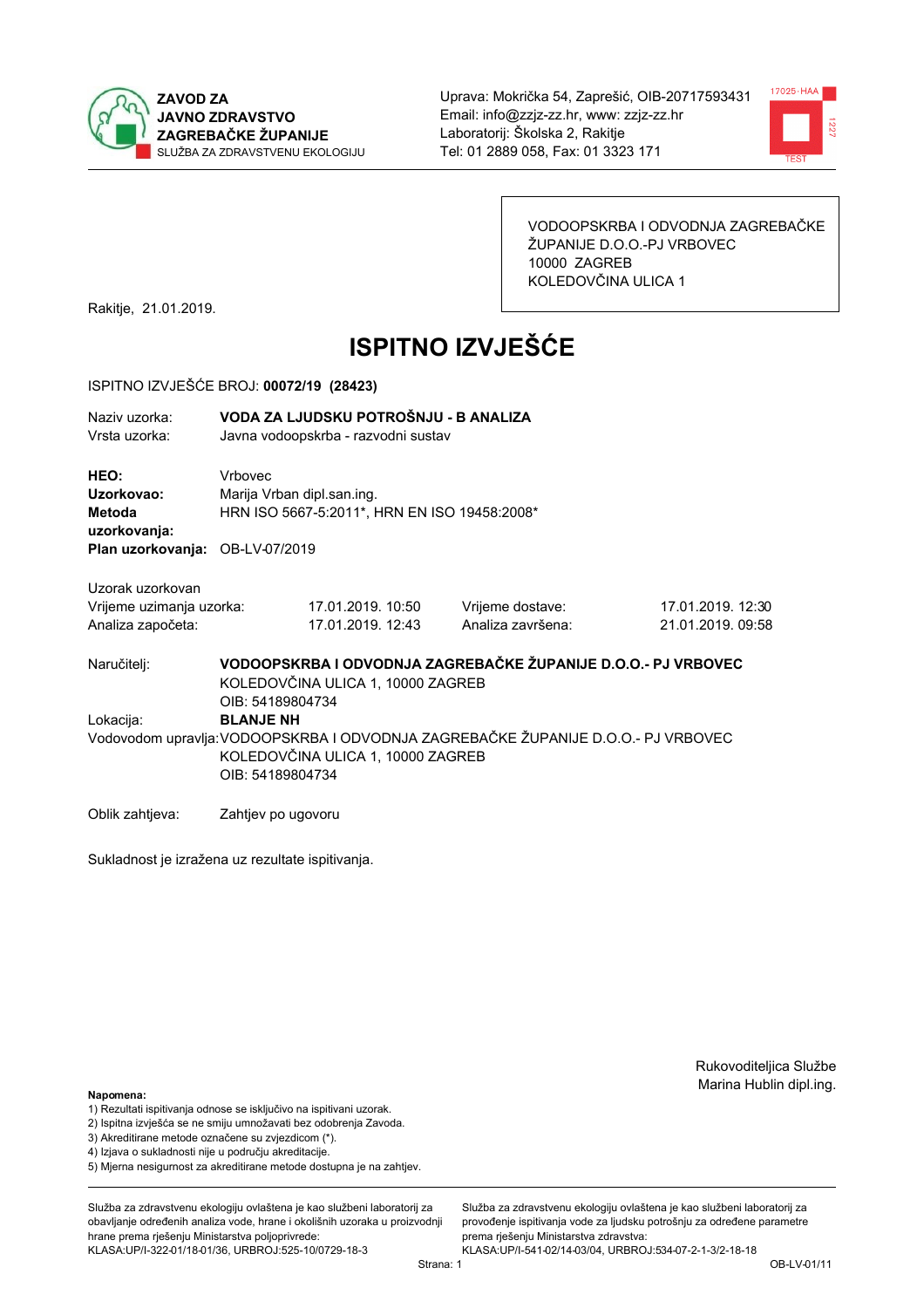## **REZULTATI ISPITIVANJA:**

Ispitno izvješće rezultat je elektroničke obrade podataka te je punovažeće bez žiga i potpisa

| Pokazatelj                | <b>Metoda</b>                           | <b>MJ</b>               | Rezultatt | <b>MDK**</b> | <b>Sukladno</b>          |
|---------------------------|-----------------------------------------|-------------------------|-----------|--------------|--------------------------|
| Temperatura               | Standard Methods 21st Ed.<br>2005.2550B | $^{\circ}$ C            | 12        | 25           | DA                       |
| Slobodni rezidualni klor  | HRN EN ISO 7393-2:2018                  | mg/L Cl <sub>2</sub>    | 0,49      | 0,5          | DA                       |
| Boja                      | HRN EN ISO 7887:2012                    | mg/L Pt/Co skale        | < 5       | 20           | DA                       |
| Mutnoća                   | HRN EN ISO 7027-1:2016*                 | NTU jedinica            | 0,40      | 4            | DA                       |
| <b>Miris</b>              | HRN EN 1622:2008                        |                         | bez       | bez          | DA                       |
| Okus                      | HRN EN 1622:2008                        |                         | bez       | bez          | DA                       |
| pH                        | HRN EN ISO 10523:2012*                  | pH jedinica             | 7,7       | $6,5 - 9,5$  | DA                       |
| Temp.pri određivanju pH   |                                         | $\overline{C}$          | 17,0      |              | $\overline{\phantom{a}}$ |
| Elektrovodljivost         | HRN EN 27888:2008*                      | µScm-1 pri 20°C         | 689       | 2.500        | DA                       |
| Utrošak KMnO <sub>4</sub> | HRN EN ISO 8467:2001                    | mg/L O <sub>2</sub>     | 0,7       | 5            | DA                       |
| Kloridi                   | HRN EN ISO 10304-1:2009*                | mg/L CI                 | 12        | 250          | DA                       |
| Nitriti                   | HRN EN ISO 10304-1:2009*                | mg/L (NO <sub>2</sub> ) | < 0,050   | 0,5          | DA                       |
| Nitrati                   | HRN EN ISO 10304-1:2009*                | mg/L $(NO3)$            | 6,0       | 50           | DA                       |
| Amonij                    | HRN ISO 7150-1:1998*                    | $mg/L(NH_4^+)$          | 0,22      | 0,5          | DA                       |
| Mangan (Mn)               | Hach LCW 532                            | µg/L                    | 24        | 50           | DA                       |

†rezultat izražen kao manje od (<) odnosi se na granicu kvantifikacije

\*\*maksimalno dozvoljena koncentracija

#### Izjava o sukladnosti

Prema ispitanim parametrima uzorak vode JE SUKLADAN zahtjevima članka 5. Zakona o vodi za ljudsku potrošnju (NN 56/2013, 64/2015, 104/2017, 115/2018) i priloga I Pravilnika o parametrima sukladnosti, metodama analize, monitoringu i planovima sigurnosti vode za ljudsku potrošnju te načinu vođenja registra pravnih osoba koje obavljaju djelatnost javne vodoopskrbe (NN 125/2017).

> Voditeljica Odsjeka Nikolina Ciban dipl.ing.

## Odsjek za mikrobiološka ispitivanja voda

### **REZULTATI ISPITIVANJA:**

Ispitno izvješće rezultat je elektroničke obrade podataka te je punovažeće bez žiga i potpisa

| Pokazatelj             | <b>Metoda</b>           | <b>MJ</b>   | <b>Rezultat</b> | <b>MDK**</b> | <b>Sukladno</b> |
|------------------------|-------------------------|-------------|-----------------|--------------|-----------------|
| Ukupni koliformi       | HRN EN ISO 9308-1:2014* | broj/100 mL |                 |              | DA              |
| Escherichia coli       | HRN EN ISO 9308-1:2014* | broj/100 mL |                 | 0            | DA              |
| Enterokoki             | HRN EN ISO 7899-2:2000* | broj/100 mL | < '             | 0            | DA              |
| Pseudomonas aeruginosa | HRN EN ISO 16266:2008*  | broj/100 mL | < '             | 0            | DA              |
| Aerobne bakt -36°C/48h | HRN EN ISO 6222:2000*   | broj/1 mL   | < 1             | 100          | DA              |
| Aerobne bakt -22°C/72h | HRN EN ISO 6222:2000*   | broj/1 mL   |                 | 100          | DA              |

\*\*maksimalno dozvoljena koncentracija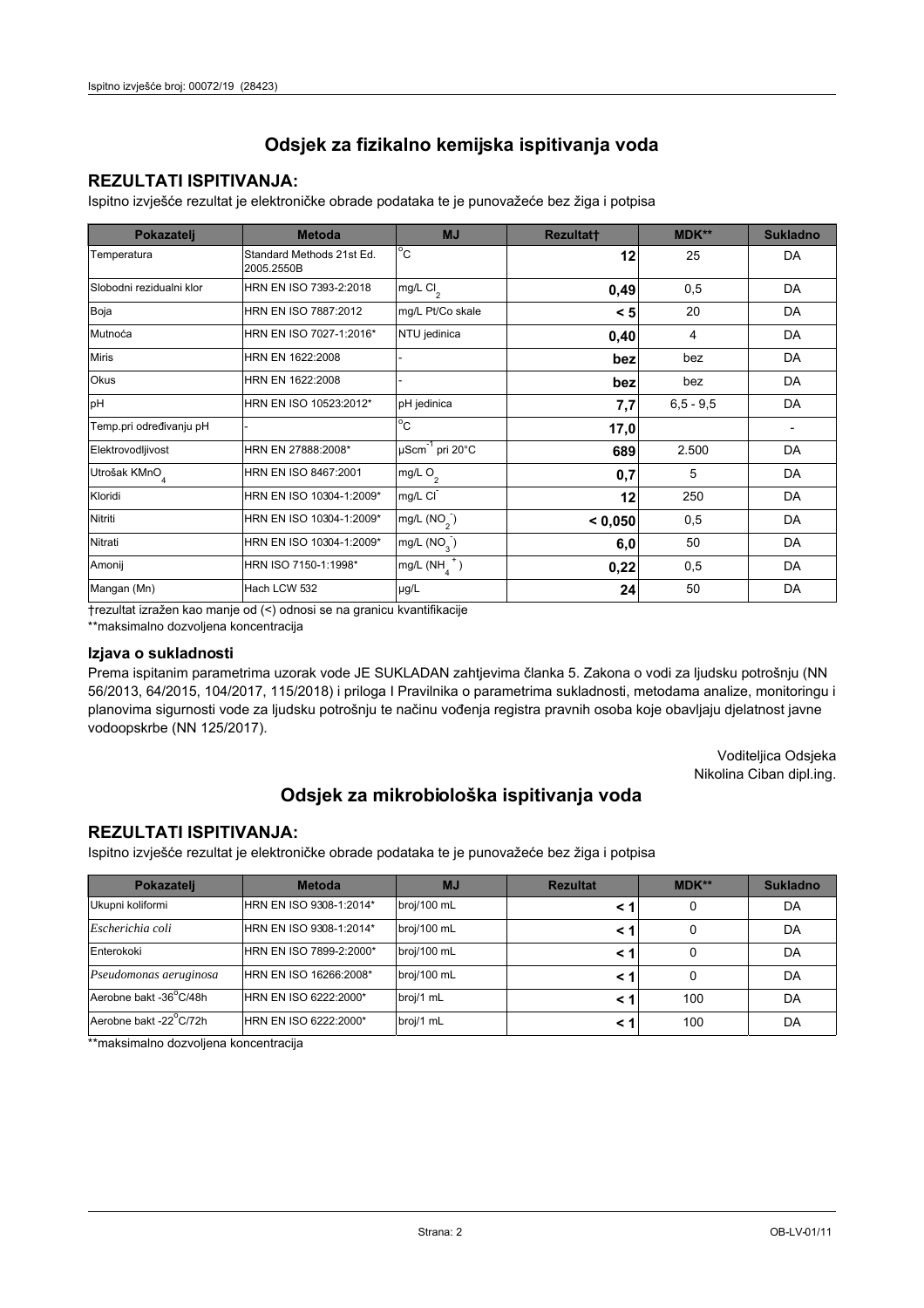#### Izjava o sukladnosti

Prema ispitanim parametrima uzorak vode JE SUKLADAN zahtjevima članka 5. Zakona o vodi za ljudsku potrošnju (NN 56/2013, 64/2015, 104/2017, 115/2018) i priloga I Pravilnika o parametrima sukladnosti, metodama analize, monitoringu i planovima sigurnosti vode za ljudsku potrošnju te načinu vođenja registra pravnih osoba koje obavljaju djelatnost javne vodoopskrbe (NN 125/2017).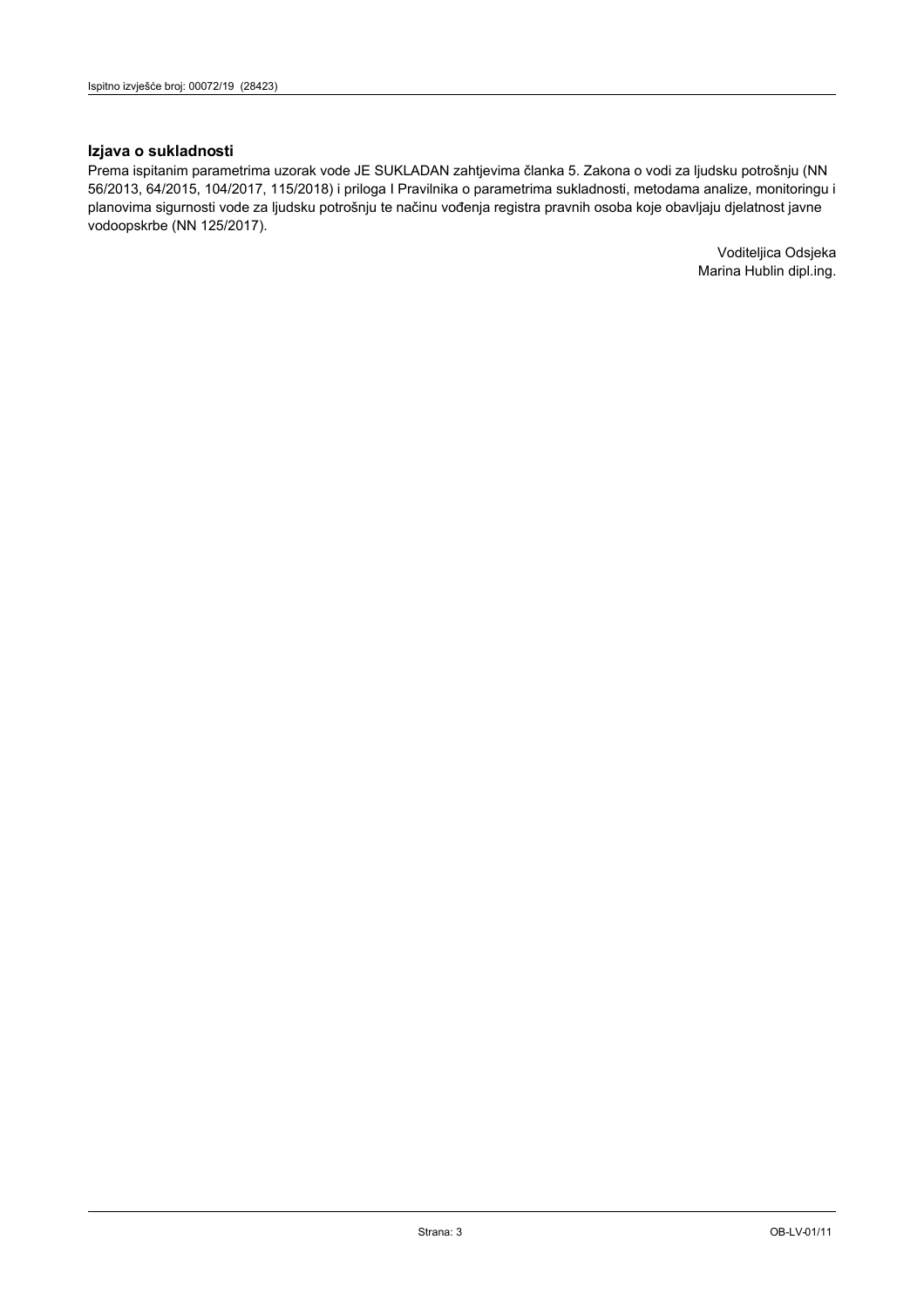



VODOOPSKRBA I ODVODNJA ZAGREBAČKE ŽUPANIJE D.O.O.-PJ VRBOVEC 10000 ZAGREB KOLEDOVČINA ULICA 1

Rakitje, 21.01.2019.

# **ISPITNO IZVJEŠĆE**

#### ISPITNO IZVJEŠĆE BROJ: 00071/19 (28422)

| Naziv uzorka:<br>Vrsta uzorka:               |                    | VODA ZA LJUDSKU POTROŠNJU<br>Javna vodoopskrba - razvodni sustav                                                       |                                                                                   |                   |  |  |
|----------------------------------------------|--------------------|------------------------------------------------------------------------------------------------------------------------|-----------------------------------------------------------------------------------|-------------------|--|--|
| HEO:<br>Uzorkovao:<br>Metoda<br>uzorkovanja: | Vrbovec            | Marija Vrban dipl.san.ing.<br>HRN ISO 5667-5:2011*, HRN EN ISO 19458:2008*                                             |                                                                                   |                   |  |  |
| Plan uzorkovanja: OB-LV-07/2019              |                    |                                                                                                                        |                                                                                   |                   |  |  |
| Uzorak uzorkovan                             |                    |                                                                                                                        |                                                                                   |                   |  |  |
| Vrijeme uzimanja uzorka:                     |                    | 17.01.2019. 10:30                                                                                                      | Vrijeme dostave:                                                                  | 17.01.2019. 12:30 |  |  |
| Analiza započeta:                            |                    | 17.01.2019. 12:42                                                                                                      | Analiza završena:                                                                 | 21.01.2019. 09:57 |  |  |
| Naručitelj:                                  |                    | VODOOPSKRBA I ODVODNJA ZAGREBAČKE ŽUPANIJE D.O.O.- PJ VRBOVEC<br>KOLEDOVČINA ULICA 1, 10000 ZAGREB<br>OIB: 54189804734 |                                                                                   |                   |  |  |
| Lokacija:                                    |                    | NH POTOČEC, GLAVNA ULICA                                                                                               |                                                                                   |                   |  |  |
|                                              | OIB: 54189804734   | KOLEDOVČINA ULICA 1, 10000 ZAGREB                                                                                      | Vodovodom upravlja: VODOOPSKRBA I ODVODNJA ZAGREBAČKE ŽUPANIJE D.O.O.- PJ VRBOVEC |                   |  |  |
| Oblik zahtjeva:                              | Zahtjev po ugovoru |                                                                                                                        |                                                                                   |                   |  |  |

Sukladnost je izražena uz rezultate ispitivanja.

Rukovoditeljica Službe Marina Hublin dipl.ing.

#### Napomena:

- 1) Rezultati ispitivanja odnose se isključivo na ispitivani uzorak.
- 2) Ispitna izvješća se ne smiju umnožavati bez odobrenja Zavoda.
- 3) Akreditirane metode označene su zvjezdicom (\*).
- 4) Iziava o sukladnosti nije u području akreditacije.
- 5) Mjerna nesigurnost za akreditirane metode dostupna je na zahtjev.

Služba za zdravstvenu ekologiju ovlaštena je kao službeni laboratorij za obavlianie određenih analiza vode, hrane i okolišnih uzoraka u proizvodniji hrane prema rješenju Ministarstva poljoprivrede: KLASA:UP/I-322-01/18-01/36, URBROJ:525-10/0729-18-3

Služba za zdravstvenu ekologiju ovlaštena je kao službeni laboratorij za provođenie ispitivania vode za liudsku potrošniu za određene parametre prema rješenju Ministarstva zdravstva:

KLASA:UP/I-541-02/14-03/04, URBROJ:534-07-2-1-3/2-18-18 Strana: 1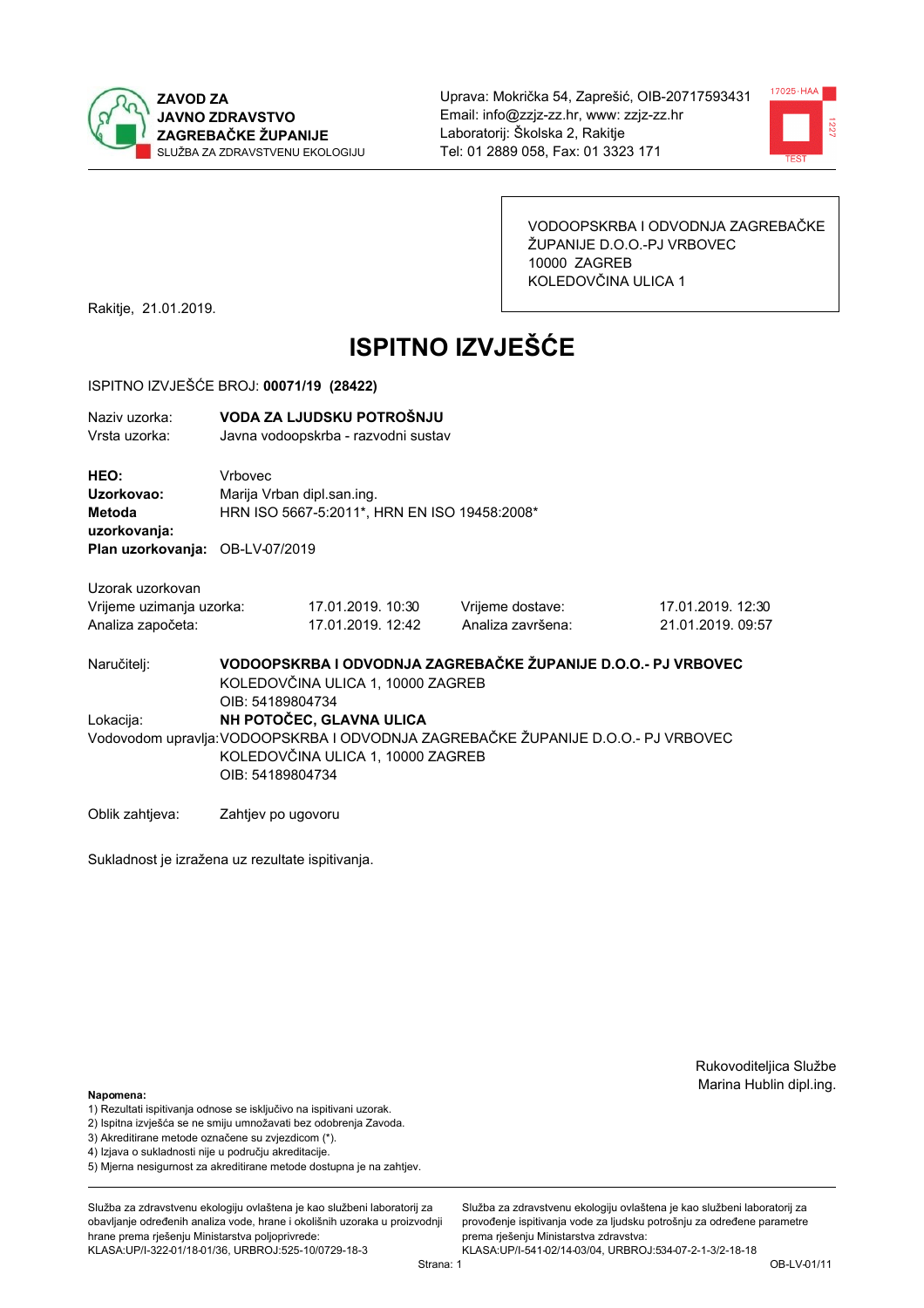## **REZULTATI ISPITIVANJA:**

Ispitno izviešće rezultat je elektroničke obrade podataka te je punovažeće bez žiga i potpisa

| Pokazatelj                | <b>Metoda</b>                           | <b>MJ</b>               | <b>Rezultatt</b> | <b>MDK**</b>  | <b>Sukladno</b> |
|---------------------------|-----------------------------------------|-------------------------|------------------|---------------|-----------------|
| Temperatura               | Standard Methods 21st Ed.<br>2005.2550B | $^{\circ}$ C            | 8,2              | 25            | DA              |
| Slobodni rezidualni klor  | HRN EN ISO 7393-2:2018                  | mg/L $Cl2$              | 0,25             | 0,5           | DA              |
| Boja                      | HRN EN ISO 7887:2012                    | mg/L Pt/Co skale        | < 5              | 20            | DA              |
| Mutnoća                   | HRN EN ISO 7027-1:2016*                 | NTU jedinica            | 0,13             | 4             | DA              |
| <b>Miris</b>              | HRN EN 1622:2008                        |                         | bez              | bez           | DA              |
| Okus                      | HRN EN 1622:2008                        |                         | bez              | bez           | DA              |
| pH                        | HRN EN ISO 10523:2012*                  | pH jedinica             | 7,6              | $6, 5 - 9, 5$ | DA              |
| Temp.pri određivanju pH   |                                         | $^{\circ}$ C            | 16,9             |               |                 |
| Elektrovodljivost         | HRN EN 27888:2008*                      | µScm-1 pri 20°C         | 429              | 2.500         | DA              |
| Utrošak KMnO <sub>4</sub> | HRN EN ISO 8467:2001                    | mg/L $O2$               | 0,6              | 5             | DA              |
| Kloridi                   | HRN EN ISO 10304-1:2009*                | mg/L CI                 | 11               | 250           | DA              |
| Nitriti                   | HRN EN ISO 10304-1:2009*                | mg/L (NO <sub>2</sub> ) | < 0.050          | 0,5           | DA              |
| Nitrati                   | HRN EN ISO 10304-1:2009*                | mg/L (NO <sub>3</sub> ) | 4,4              | 50            | DA              |
| Amonij                    | HRN ISO 7150-1:1998*                    | mg/L (NH                | < 0,05           | 0,5           | DA              |

trezultat izražen kao manje od (<) odnosi se na granicu kvantifikacije

\*\*maksimalno dozvoljena koncentracija

#### Izjava o sukladnosti

Prema ispitanim parametrima uzorak vode JE SUKLADAN zahtievima članka 5. Zakona o vodi za ljudsku potrošnju (NN 56/2013, 64/2015, 104/2017, 115/2018) i priloga I Pravilnika o parametrima sukladnosti, metodama analize, monitoringu i planovima sigurnosti vode za ljudsku potrošnju te načinu vođenja registra pravnih osoba koje obavljaju djelatnost javne vodoopskrbe (NN 125/2017).

> Voditeljica Odsjeka Nikolina Ciban dipl.ing.

## Odsjek za mikrobiološka ispitivanja voda

### **REZULTATI ISPITIVANJA:**

Ispitno izvješće rezultat je elektroničke obrade podataka te je punovažeće bez žiga i potpisa

| Pokazatelj             | <b>Metoda</b>           | <b>MJ</b>   | <b>Rezultat</b> | <b>MDK**</b> | <b>Sukladno</b> |
|------------------------|-------------------------|-------------|-----------------|--------------|-----------------|
| Ukupni koliformi       | HRN EN ISO 9308-1:2014* | broj/100 mL |                 | 0            | DA              |
| Escherichia coli       | HRN EN ISO 9308-1:2014* | broj/100 mL | < '             | 0            | DA              |
| Enterokoki             | HRN EN ISO 7899-2:2000* | broj/100 mL | < '             |              | DA              |
| Pseudomonas aeruginosa | HRN EN ISO 16266:2008*  | broj/100 mL | < '             | 0            | DA              |
| Aerobne bakt -36°C/48h | HRN EN ISO 6222:2000*   | broj/1 mL   |                 | 100          | DA              |
| Aerobne bakt -22°C/72h | HRN EN ISO 6222:2000*   | broj/1 mL   | < '             | 100          | DA              |

\*\* maksimalno dozvoljena koncentracija

#### Izjava o sukladnosti

Prema ispitanim parametrima uzorak vode JE SUKLADAN zahtjevima članka 5. Zakona o vodi za ljudsku potrošnju (NN 56/2013, 64/2015, 104/2017, 115/2018) i priloga I Pravilnika o parametrima sukladnosti, metodama analize, monitoringu i planovima sigurnosti vode za ljudsku potrošnju te načinu vođenja registra pravnih osoba koje obavljaju djelatnost javne vodoopskrbe (NN 125/2017).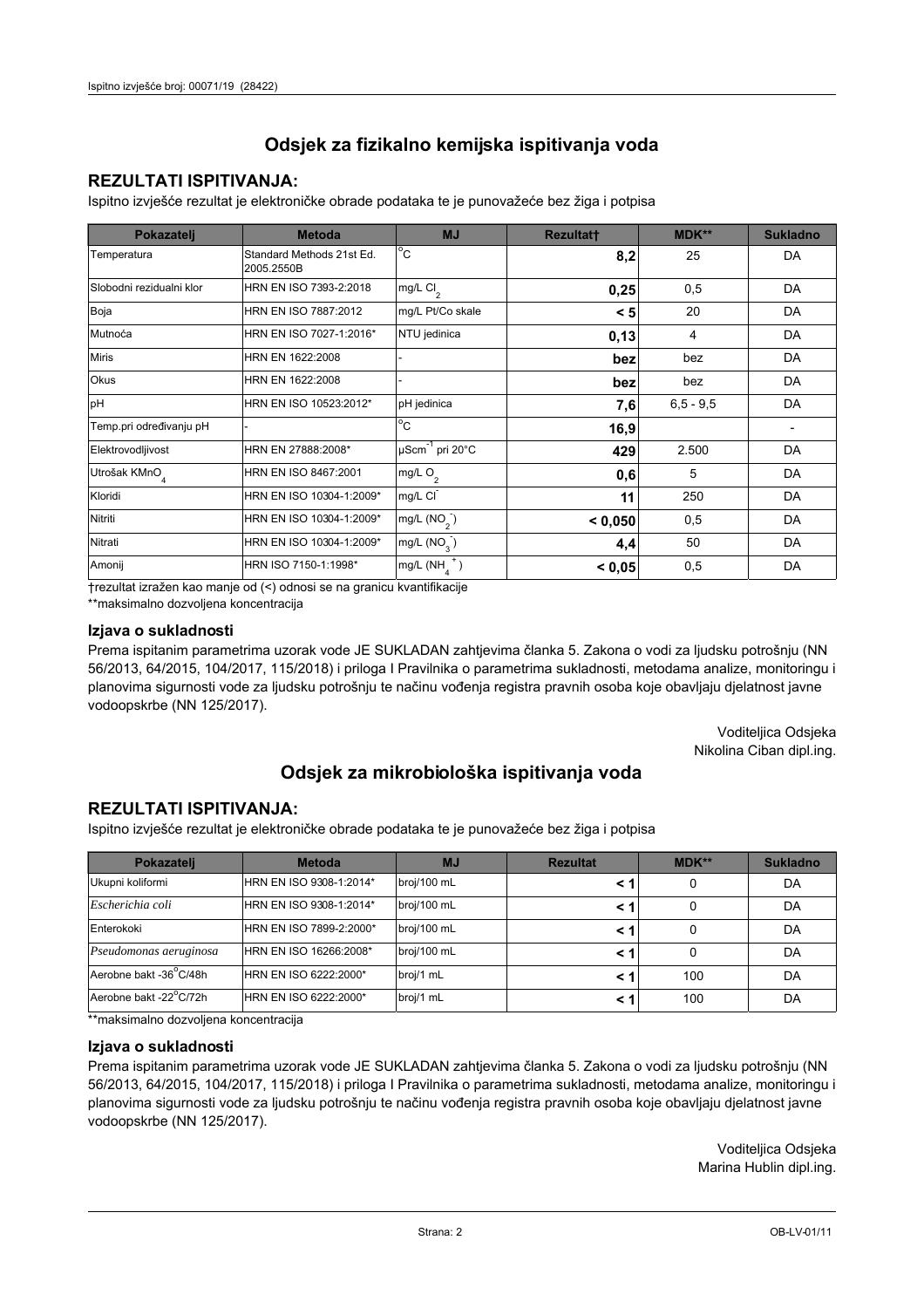



VODOOPSKRBA I ODVODNJA ZAGREBAČKE ŽUPANIJE D.O.O.-PJ VRBOVEC 10000 ZAGREB KOLEDOVČINA ULICA 1

Rakitje, 21.01.2019.

# **ISPITNO IZVJEŠĆE**

#### ISPITNO IZVJEŠĆE BROJ: 00070/19 (28421)

| Naziv uzorka:<br>Vrsta uzorka:                                    |                         | VODA ZA LJUDSKU POTROŠNJU<br>Javna vodoopskrba - razvodni sustav                                                       |                                                                                   |                                        |  |  |  |
|-------------------------------------------------------------------|-------------------------|------------------------------------------------------------------------------------------------------------------------|-----------------------------------------------------------------------------------|----------------------------------------|--|--|--|
| HEO:<br>Uzorkovao:<br>Metoda<br>uzorkovanja:                      | Vrbovec                 | Marija Vrban dipl.san.ing.<br>HRN ISO 5667-5:2011*, HRN EN ISO 19458:2008*                                             |                                                                                   |                                        |  |  |  |
| Plan uzorkovanja: OB-LV-07/2019                                   |                         |                                                                                                                        |                                                                                   |                                        |  |  |  |
| Uzorak uzorkovan<br>Vrijeme uzimanja uzorka:<br>Analiza započeta: |                         | 17.01.2019. 10:10<br>17.01.2019. 12:41                                                                                 | Vrijeme dostave:<br>Analiza završena:                                             | 17.01.2019. 12:30<br>21.01.2019. 09:57 |  |  |  |
| Naručitelj:                                                       |                         | VODOOPSKRBA I ODVODNJA ZAGREBAČKE ŽUPANIJE D.O.O.- PJ VRBOVEC<br>KOLEDOVČINA ULICA 1, 10000 ZAGREB<br>OIB: 54189804734 |                                                                                   |                                        |  |  |  |
| Lokacija:                                                         | <b>GRADEC CENTAR NH</b> | KOLEDOVČINA ULICA 1, 10000 ZAGREB                                                                                      | Vodovodom upravlja: VODOOPSKRBA I ODVODNJA ZAGREBAČKE ŽUPANIJE D.O.O.- PJ VRBOVEC |                                        |  |  |  |

Oblik zahtjeva: Zahtjev po ugovoru

Sukladnost je izražena uz rezultate ispitivanja.

OIB: 54189804734

Rukovoditeljica Službe Marina Hublin dipl.ing.

#### Napomena:

- 1) Rezultati ispitivanja odnose se isključivo na ispitivani uzorak.
- 2) Ispitna izvješća se ne smiju umnožavati bez odobrenja Zavoda.

3) Akreditirane metode označene su zvjezdicom (\*).

- 4) Iziava o sukladnosti nije u područiu akreditacije.
- 5) Mjerna nesigurnost za akreditirane metode dostupna je na zahtjev.

Služba za zdravstvenu ekologiju ovlaštena je kao službeni laboratorij za obavljanje određenih analiza vode, hrane i okolišnih uzoraka u proizvodniji hrane prema rješenju Ministarstva poljoprivrede: KLASA:UP/I-322-01/18-01/36, URBROJ:525-10/0729-18-3

Služba za zdravstvenu ekologiju ovlaštena je kao službeni laboratorij za provođenie ispitivania vode za liudsku potrošniu za određene parametre prema rješenju Ministarstva zdravstva:

KLASA:UP/I-541-02/14-03/04, URBROJ:534-07-2-1-3/2-18-18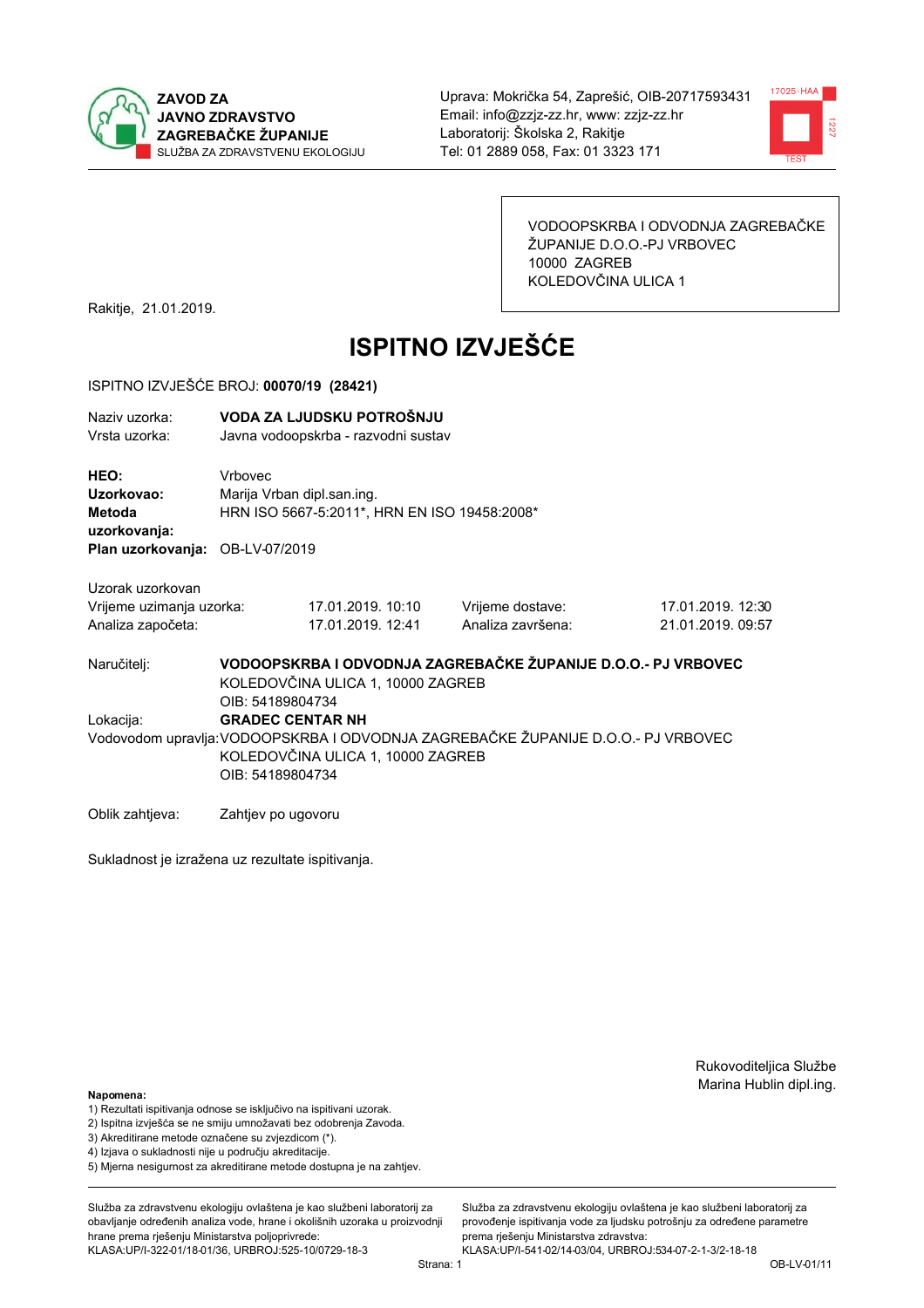## **REZULTATI ISPITIVANJA:**

Ispitno izviešće rezultat je elektroničke obrade podataka te je punovažeće bez žiga i potpisa

| Pokazatelj                | <b>Metoda</b>                           | <b>MJ</b>               | <b>Rezultatt</b> | MDK**         | <b>Sukladno</b> |
|---------------------------|-----------------------------------------|-------------------------|------------------|---------------|-----------------|
| Temperatura               | Standard Methods 21st Ed.<br>2005.2550B | $^{\circ}$ C            | 8,6              | 25            | DA              |
| Slobodni rezidualni klor  | HRN EN ISO 7393-2:2018                  | mg/L $Cl2$              | 0,26             | 0,5           | DA              |
| Boja                      | HRN EN ISO 7887:2012                    | mg/L Pt/Co skale        | < 5              | 20            | DA              |
| Mutnoća                   | HRN EN ISO 7027-1:2016*                 | NTU jedinica            | 0,13             | 4             | DA              |
| <b>Miris</b>              | HRN EN 1622:2008                        |                         | bez              | bez           | DA              |
| Okus                      | HRN EN 1622:2008                        |                         | bez              | bez           | DA              |
| pH                        | HRN EN ISO 10523:2012*                  | pH jedinica             | 7,7              | $6, 5 - 9, 5$ | DA              |
| Temp.pri određivanju pH   |                                         | $^{\circ}$ C            | 16,7             |               |                 |
| Elektrovodljivost         | HRN EN 27888:2008*                      | µScm-1 pri 20°C         | 425              | 2.500         | DA              |
| Utrošak KMnO <sub>4</sub> | HRN EN ISO 8467:2001                    | mg/L $O2$               | 0,5              | 5             | DA              |
| Kloridi                   | HRN EN ISO 10304-1:2009*                | mg/L CI                 | 11               | 250           | DA              |
| Nitriti                   | HRN EN ISO 10304-1:2009*                | mg/L (NO <sub>2</sub> ) | < 0.050          | 0,5           | DA              |
| Nitrati                   | HRN EN ISO 10304-1:2009*                | mg/L (NO <sub>3</sub> ) | 4,2              | 50            | DA              |
| Amonij                    | HRN ISO 7150-1:1998*                    | mg/L (NH                | < 0,05           | 0,5           | DA              |

trezultat izražen kao manje od (<) odnosi se na granicu kvantifikacije

\*\*maksimalno dozvoljena koncentracija

#### Izjava o sukladnosti

Prema ispitanim parametrima uzorak vode JE SUKLADAN zahtievima članka 5. Zakona o vodi za ljudsku potrošnju (NN 56/2013, 64/2015, 104/2017, 115/2018) i priloga I Pravilnika o parametrima sukladnosti, metodama analize, monitoringu i planovima sigurnosti vode za ljudsku potrošnju te načinu vođenja registra pravnih osoba koje obavljaju djelatnost javne vodoopskrbe (NN 125/2017).

> Voditeljica Odsjeka Nikolina Ciban dipl.ing.

## Odsjek za mikrobiološka ispitivanja voda

### **REZULTATI ISPITIVANJA:**

Ispitno izvješće rezultat je elektroničke obrade podataka te je punovažeće bez žiga i potpisa

| Pokazatelj             | <b>Metoda</b>           | <b>MJ</b>   | <b>Rezultat</b> | <b>MDK**</b> | <b>Sukladno</b> |
|------------------------|-------------------------|-------------|-----------------|--------------|-----------------|
| Ukupni koliformi       | HRN EN ISO 9308-1:2014* | broj/100 mL |                 |              | DA              |
| Escherichia coli       | HRN EN ISO 9308-1:2014* | broj/100 mL | < 1             |              | DA              |
| Enterokoki             | HRN EN ISO 7899-2:2000* | broj/100 mL | < '             |              | DA              |
| Pseudomonas aeruginosa | HRN EN ISO 16266:2008*  | broj/100 mL | < 1             | 0            | DA              |
| Aerobne bakt -36 C/48h | HRN EN ISO 6222:2000*   | broj/1 mL   |                 | 100          | DA              |
| Aerobne bakt -22°C/72h | HRN EN ISO 6222:2000*   | broj/1 mL   | < 1             | 100          | DA              |

\*\* maksimalno dozvoljena koncentracija

#### Izjava o sukladnosti

Prema ispitanim parametrima uzorak vode JE SUKLADAN zahtjevima članka 5. Zakona o vodi za ljudsku potrošnju (NN 56/2013, 64/2015, 104/2017, 115/2018) i priloga I Pravilnika o parametrima sukladnosti, metodama analize, monitoringu i planovima sigurnosti vode za ljudsku potrošnju te načinu vođenja registra pravnih osoba koje obavljaju djelatnost javne vodoopskrbe (NN 125/2017).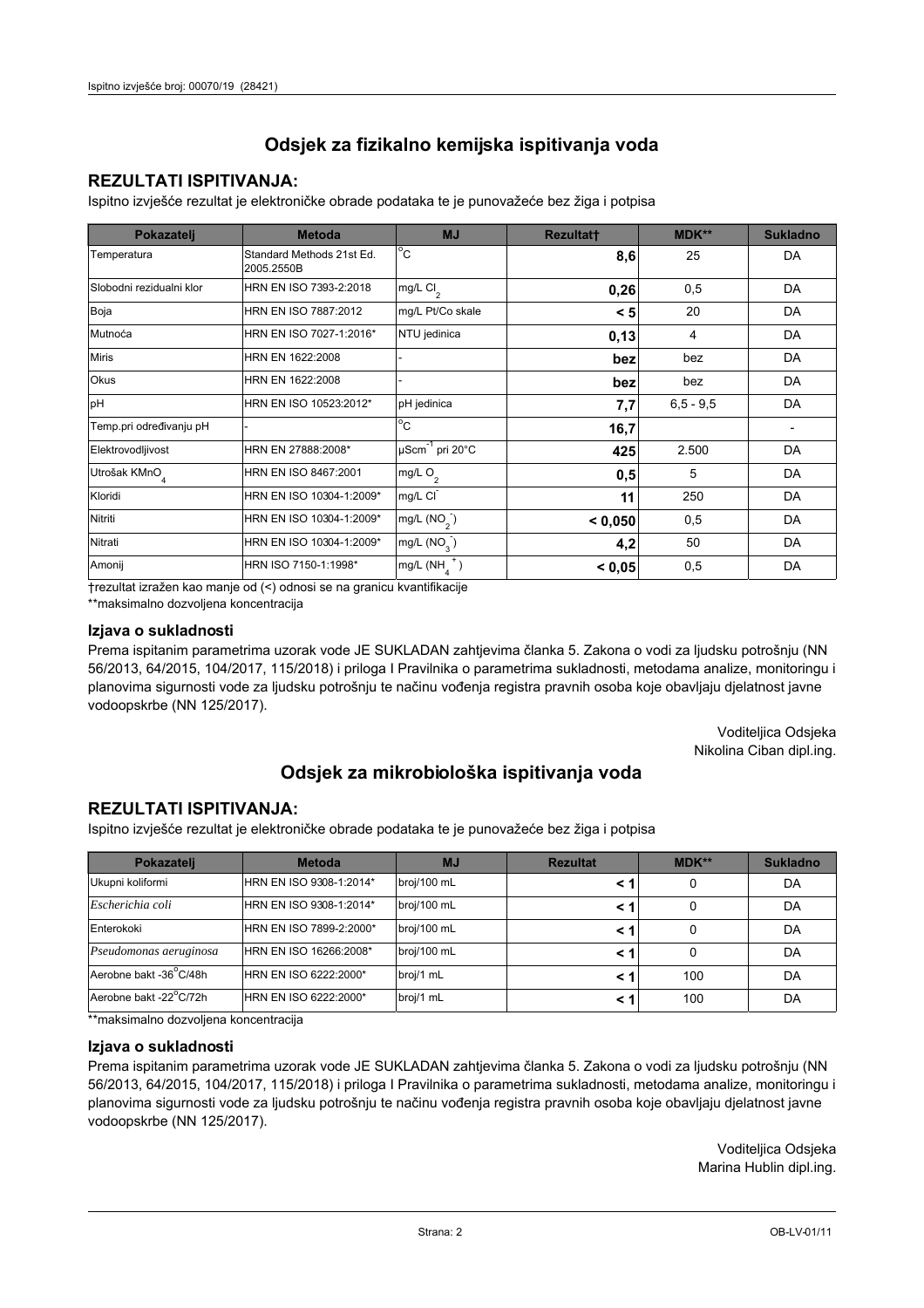



VODOOPSKRBA I ODVODNJA ZAGREBAČKE ŽUPANIJE D.O.O.-PJ VRBOVEC 10000 ZAGREB KOLEDOVČINA ULICA 1

Rakitje, 21.01.2019.

# **ISPITNO IZVJEŠĆE**

#### ISPITNO IZVJEŠĆE BROJ: 00069/19 (28420)

| Naziv uzorka:<br>Vrsta uzorka:               |                                       | VODA ZA LJUDSKU POTROŠNJU<br>Javna vodoopskrba - razvodni sustav |                                                                                   |                   |  |  |
|----------------------------------------------|---------------------------------------|------------------------------------------------------------------|-----------------------------------------------------------------------------------|-------------------|--|--|
| HEO:<br>Uzorkovao:<br>Metoda<br>uzorkovanja: | Vrbovec<br>Marija Vrban dipl.san.ing. | HRN ISO 5667-5:2011*, HRN EN ISO 19458:2008*                     |                                                                                   |                   |  |  |
| Plan uzorkovanja: OB-LV-07/2019              |                                       |                                                                  |                                                                                   |                   |  |  |
| Uzorak uzorkovan                             |                                       |                                                                  |                                                                                   |                   |  |  |
| Vrijeme uzimanja uzorka:                     |                                       | 17.01.2019. 09:50                                                | Vrijeme dostave:                                                                  | 17.01.2019. 12:30 |  |  |
| Analiza započeta:                            |                                       | 17.01.2019. 12:40                                                | Analiza završena:                                                                 | 21.01.2019. 09:56 |  |  |
| Naručitelj:                                  | OIB: 54189804734                      | KOLEDOVČINA ULICA 1, 10000 ZAGREB                                | VODOOPSKRBA I ODVODNJA ZAGREBAČKE ŽUPANIJE D.O.O.- PJ VRBOVEC                     |                   |  |  |
| Lokacija:                                    |                                       | ULICA BRAĆE RADIĆA, DUBRAVA NH                                   |                                                                                   |                   |  |  |
|                                              | OIB: 54189804734                      | KOLEDOVČINA ULICA 1, 10000 ZAGREB                                | Vodovodom upravlja: VODOOPSKRBA I ODVODNJA ZAGREBAČKE ŽUPANIJE D.O.O.- PJ VRBOVEC |                   |  |  |
| Oblik zahtjeva:                              | Zahtjev po ugovoru                    |                                                                  |                                                                                   |                   |  |  |

Sukladnost je izražena uz rezultate ispitivanja.

Rukovoditeljica Službe Marina Hublin dipl.ing.

#### Napomena:

- 1) Rezultati ispitivanja odnose se isključivo na ispitivani uzorak.
- 2) Ispitna izvješća se ne smiju umnožavati bez odobrenja Zavoda.
- 3) Akreditirane metode označene su zvjezdicom (\*).
- 4) Iziava o sukladnosti nije u području akreditacije.
- 5) Mjerna nesigurnost za akreditirane metode dostupna je na zahtjev.

Služba za zdravstvenu ekologiju ovlaštena je kao službeni laboratorij za obavlianie određenih analiza vode, hrane i okolišnih uzoraka u proizvodniji hrane prema rješenju Ministarstva poljoprivrede: KLASA:UP/I-322-01/18-01/36, URBROJ:525-10/0729-18-3

Služba za zdravstvenu ekologiju ovlaštena je kao službeni laboratorij za provođenie ispitivania vode za liudsku potrošniu za određene parametre prema rješenju Ministarstva zdravstva:

KLASA:UP/I-541-02/14-03/04, URBROJ:534-07-2-1-3/2-18-18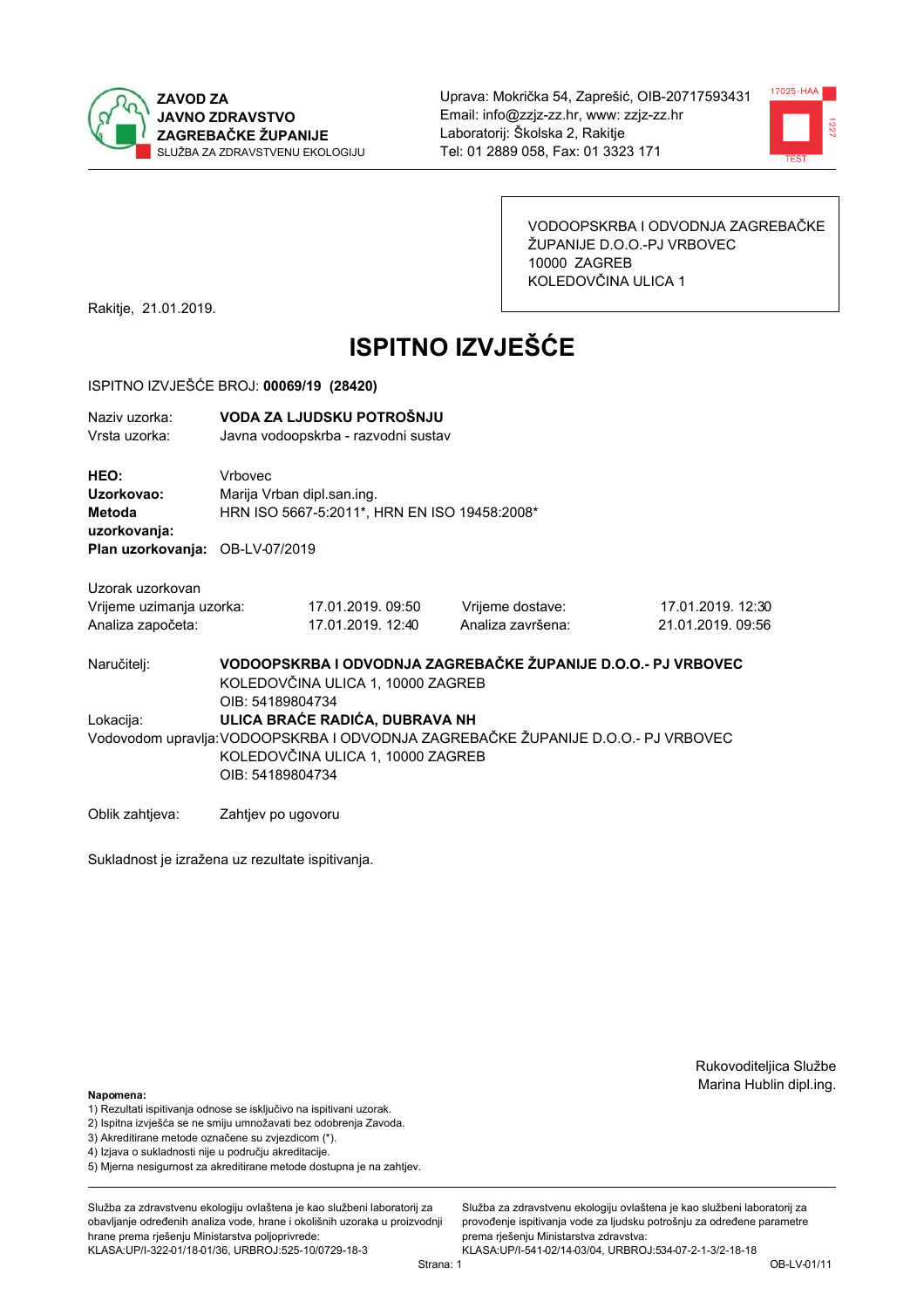## **REZULTATI ISPITIVANJA:**

Ispitno izviešće rezultat je elektroničke obrade podataka te je punovažeće bez žiga i potpisa

| Pokazatelj                | <b>Metoda</b>                           | <b>MJ</b>                   | <b>Rezultatt</b> | MDK**         | <b>Sukladno</b> |
|---------------------------|-----------------------------------------|-----------------------------|------------------|---------------|-----------------|
| Temperatura               | Standard Methods 21st Ed.<br>2005.2550B | $^{\circ}$ C                | 10               | 25            | DA              |
| Slobodni rezidualni klor  | HRN EN ISO 7393-2:2018                  | $mg/L$ Cl <sub>2</sub>      | 0,11             | 0,5           | DA              |
| Boja                      | HRN EN ISO 7887:2012                    | mg/L Pt/Co skale            | < 5              | 20            | DA              |
| Mutnoća                   | HRN EN ISO 7027-1:2016*                 | NTU jedinica                | 0,12             | 4             | DA              |
| <b>Miris</b>              | HRN EN 1622:2008                        |                             | bez              | bez           | DA              |
| <b>Okus</b>               | HRN EN 1622:2008                        |                             | bez              | bez           | DA              |
| pH                        | HRN EN ISO 10523:2012*                  | pH jedinica                 | 7,7              | $6, 5 - 9, 5$ | DA              |
| Temp.pri određivanju pH   |                                         | $^{\circ}$ C                | 16,8             |               |                 |
| Elektrovodljivost         | HRN EN 27888:2008*                      | µScm <sup>-1</sup> pri 20°C | 448              | 2.500         | DA              |
| Utrošak KMnO <sub>4</sub> | HRN EN ISO 8467:2001                    | mg/L $O_2$                  | 0,7              | 5             | DA              |
| Kloridi                   | HRN EN ISO 10304-1:2009*                | mg/L CI                     | 11               | 250           | DA              |
| Nitriti                   | HRN EN ISO 10304-1:2009*                | mg/L $(NO2)$                | < 0,050          | 0,5           | DA              |
| Nitrati                   | HRN EN ISO 10304-1:2009*                | mg/L $(NO3)$                | 4,4              | 50            | DA              |
| Amonij                    | HRN ISO 7150-1:1998*                    | mg/L (NH                    | < 0,05           | 0,5           | DA              |

trezultat izražen kao manje od (<) odnosi se na granicu kvantifikacije

\*\*maksimalno dozvoljena koncentracija

#### Izjava o sukladnosti

Prema ispitanim parametrima uzorak vode JE SUKLADAN zahtievima članka 5. Zakona o vodi za ljudsku potrošnju (NN 56/2013, 64/2015, 104/2017, 115/2018) i priloga I Pravilnika o parametrima sukladnosti, metodama analize, monitoringu i planovima sigurnosti vode za ljudsku potrošnju te načinu vođenja registra pravnih osoba koje obavljaju djelatnost javne vodoopskrbe (NN 125/2017).

> Voditeljica Odsjeka Nikolina Ciban dipl.ing.

## Odsjek za mikrobiološka ispitivanja voda

### **REZULTATI ISPITIVANJA:**

Ispitno izvješće rezultat je elektroničke obrade podataka te je punovažeće bez žiga i potpisa

| Pokazatelj             | <b>Metoda</b>           | <b>MJ</b>   | <b>Rezultat</b> | $MDK**$ | <b>Sukladno</b> |
|------------------------|-------------------------|-------------|-----------------|---------|-----------------|
| Ukupni koliformi       | HRN EN ISO 9308-1:2014* | broj/100 mL |                 | 0       | DA              |
| Escherichia coli       | HRN EN ISO 9308-1:2014* | broj/100 mL |                 | 0       | DA              |
| Enterokoki             | HRN EN ISO 7899-2:2000* | broj/100 mL |                 | 0       | DA              |
| Pseudomonas aeruginosa | HRN EN ISO 16266:2008*  | broj/100 mL |                 | 0       | DA              |
| Aerobne bakt -36°C/48h | HRN EN ISO 6222:2000*   | broj/1 mL   |                 | 100     | DA              |
| Aerobne bakt -22°C/72h | HRN EN ISO 6222:2000*   | broj/1 mL   |                 | 100     | DA              |

\*\* maksimalno dozvoljena koncentracija

#### Izjava o sukladnosti

Prema ispitanim parametrima uzorak vode JE SUKLADAN zahtjevima članka 5. Zakona o vodi za ljudsku potrošnju (NN 56/2013, 64/2015, 104/2017, 115/2018) i priloga I Pravilnika o parametrima sukladnosti, metodama analize, monitoringu i planovima sigurnosti vode za ljudsku potrošnju te načinu vođenja registra pravnih osoba koje obavljaju djelatnost javne vodoopskrbe (NN 125/2017).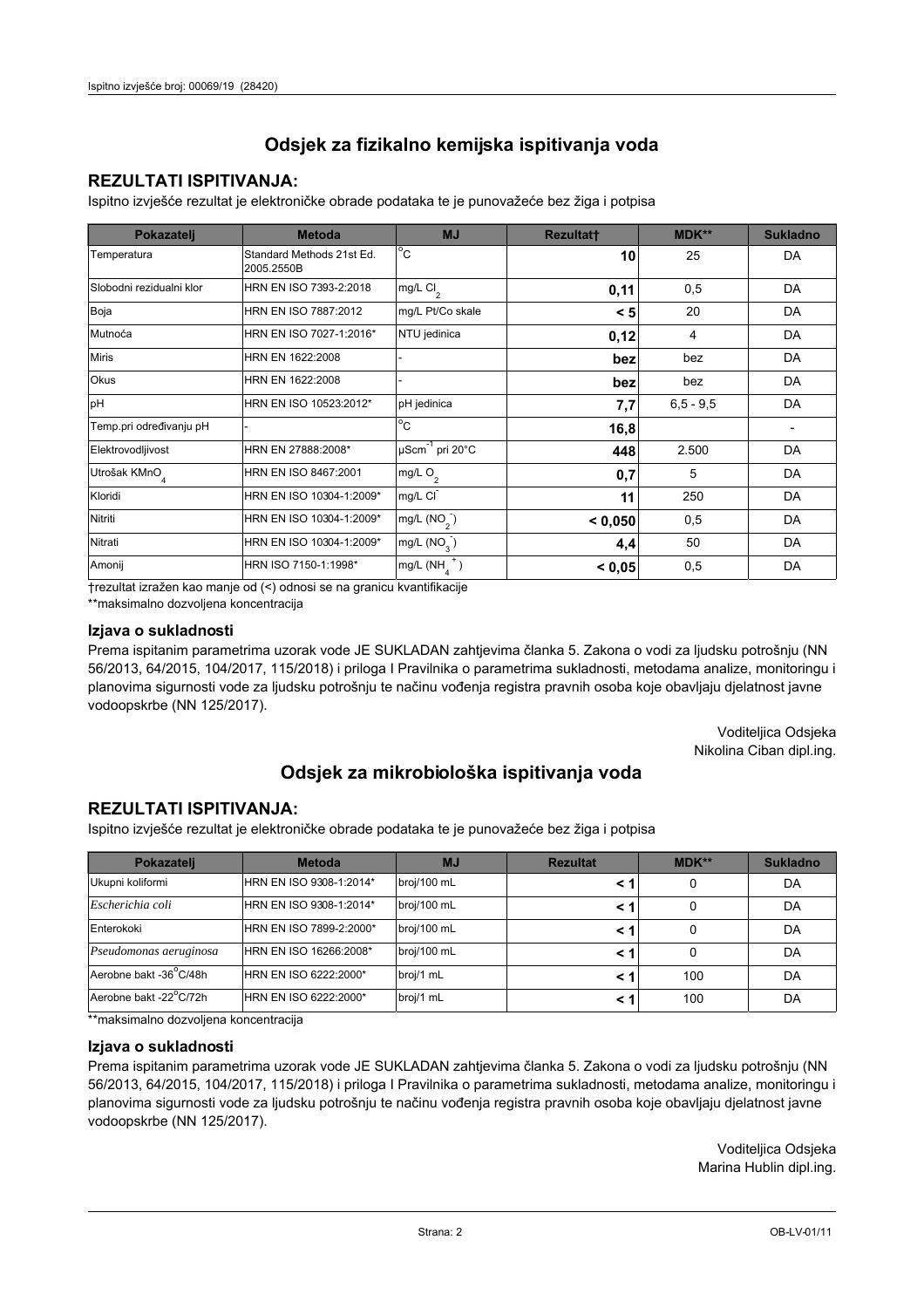



VODOOPSKRBA I ODVODNJA ZAGREBAČKE ŽUPANIJE D.O.O.-PJ VRBOVEC 10000 ZAGREB KOLEDOVČINA ULICA 1

Rakitje, 21.01.2019.

# **ISPITNO IZVJEŠĆE**

#### ISPITNO IZVJEŠĆE BROJ: 00068/19 (28419)

| Naziv uzorka:<br>Vrsta uzorka:  |                                                                            | VODA ZA LJUDSKU POTROŠNJU<br>Javna vodoopskrba - razvodni sustav           |                                                               |                   |  |  |
|---------------------------------|----------------------------------------------------------------------------|----------------------------------------------------------------------------|---------------------------------------------------------------|-------------------|--|--|
| HEO:<br>Uzorkovao:              | Vrbovec                                                                    |                                                                            |                                                               |                   |  |  |
| Metoda<br>uzorkovanja:          |                                                                            | Marija Vrban dipl.san.ing.<br>HRN ISO 5667-5:2011*, HRN EN ISO 19458:2008* |                                                               |                   |  |  |
| Plan uzorkovanja: OB-LV-07/2019 |                                                                            |                                                                            |                                                               |                   |  |  |
| Uzorak uzorkovan                |                                                                            |                                                                            |                                                               |                   |  |  |
| Vrijeme uzimanja uzorka:        |                                                                            | 17.01.2019. 09:25                                                          | Vrijeme dostave:                                              | 17.01.2019. 12:30 |  |  |
| Analiza započeta:               |                                                                            | 17.01.2019. 12:39                                                          | Analiza završena:                                             | 21.01.2019. 09:56 |  |  |
| Naručiteli:                     | $\bigcap_{n=1}^{\infty}$ $\bigcap_{n=1}^{\infty}$ $\bigcap_{n=1}^{\infty}$ | KOLEDOVČINA ULICA 1, 10000 ZAGREB                                          | VODOOPSKRBA I ODVODNJA ZAGREBAČKE ŽUPANIJE D.O.O.- PJ VRBOVEC |                   |  |  |

OIB: 54189804734 Lokacija: **KONAK NH** Vodovodom upravlja: VODOOPSKRBA I ODVODNJA ZAGREBAČKE ŽUPANIJE D.O.O.- PJ VRBOVEC KOLEDOVČINA ULICA 1, 10000 ZAGREB OIB: 54189804734

Oblik zahtjeva: Zahtjev po ugovoru

Sukladnost je izražena uz rezultate ispitivanja.

Rukovoditeljica Službe Marina Hublin dipl.ing.

#### Napomena:

- 1) Rezultati ispitivanja odnose se isključivo na ispitivani uzorak.
- 2) Ispitna izvješća se ne smiju umnožavati bez odobrenja Zavoda.

3) Akreditirane metode označene su zvjezdicom (\*).

- 4) Iziava o sukladnosti nije u području akreditacije.
- 5) Mjerna nesigurnost za akreditirane metode dostupna je na zahtjev.

Služba za zdravstvenu ekologiju ovlaštena je kao službeni laboratorij za obavlianie određenih analiza vode, hrane i okolišnih uzoraka u proizvodniji hrane prema rješenju Ministarstva poljoprivrede: KLASA:UP/I-322-01/18-01/36, URBROJ:525-10/0729-18-3

Služba za zdravstvenu ekologiju ovlaštena je kao službeni laboratorij za provođenie ispitivania vode za liudsku potrošniu za određene parametre prema rješenju Ministarstva zdravstva: KLASA:UP/I-541-02/14-03/04, URBROJ:534-07-2-1-3/2-18-18

Strana: 1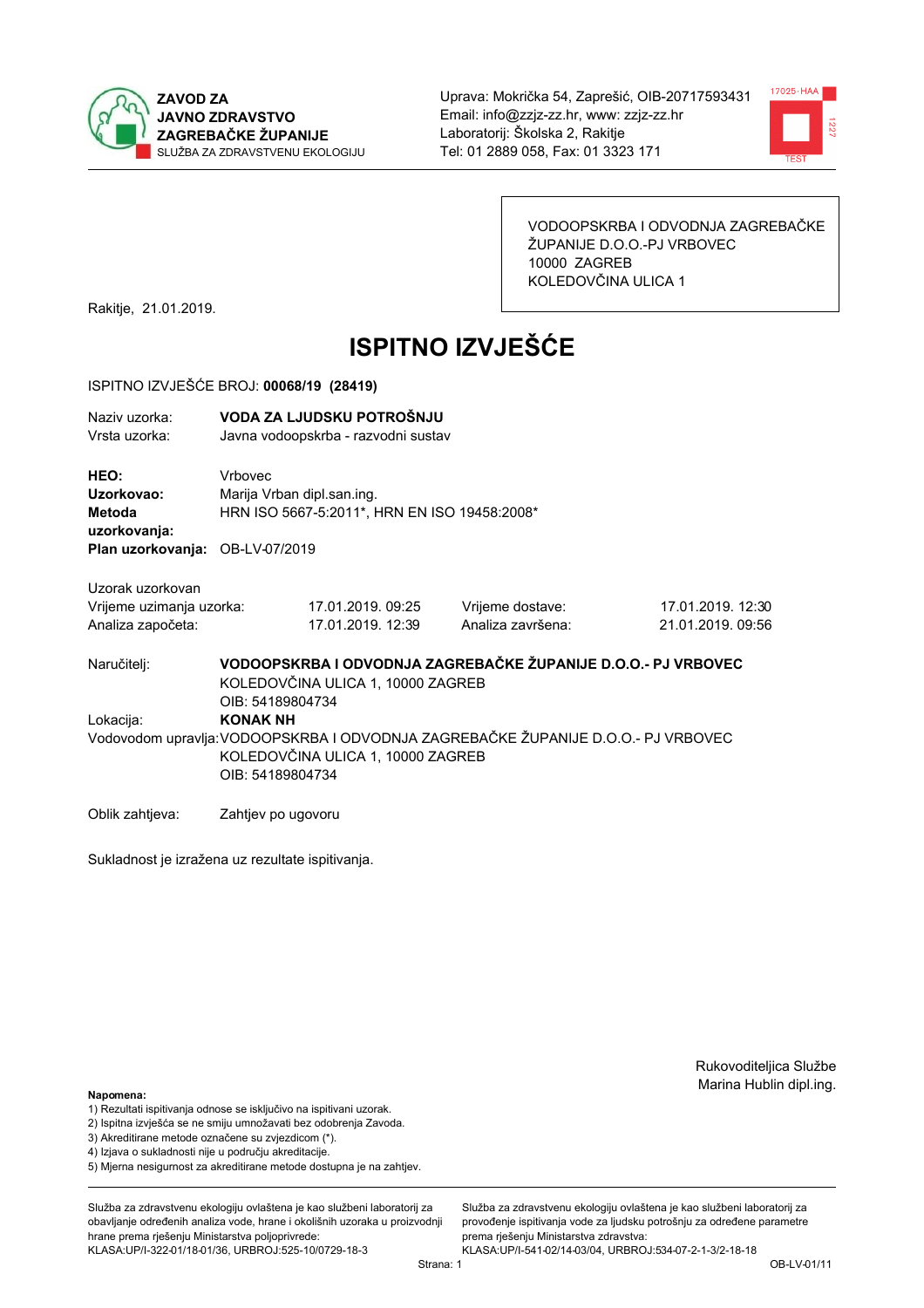## **REZULTATI ISPITIVANJA:**

Ispitno izviešće rezultat je elektroničke obrade podataka te je punovažeće bez žiga i potpisa

| Pokazatelj                | <b>Metoda</b>                           | <b>MJ</b>               | <b>Rezultatt</b> | MDK**         | <b>Sukladno</b> |
|---------------------------|-----------------------------------------|-------------------------|------------------|---------------|-----------------|
| Temperatura               | Standard Methods 21st Ed.<br>2005.2550B | $^{\circ}$ C            | 6,2              | 25            | DA              |
| Slobodni rezidualni klor  | HRN EN ISO 7393-2:2018                  | mg/L $Cl2$              | 0,20             | 0,5           | DA              |
| Boja                      | HRN EN ISO 7887:2012                    | mg/L Pt/Co skale        | < 5              | 20            | DA              |
| Mutnoća                   | HRN EN ISO 7027-1:2016*                 | NTU jedinica            | 0,12             | 4             | DA              |
| <b>Miris</b>              | HRN EN 1622:2008                        |                         | bez              | bez           | DA              |
| Okus                      | HRN EN 1622:2008                        |                         | bez              | bez           | DA              |
| pH                        | HRN EN ISO 10523:2012*                  | pH jedinica             | 7,6              | $6, 5 - 9, 5$ | DA              |
| Temp.pri određivanju pH   |                                         | $^{\circ}$ C            | 16,7             |               |                 |
| Elektrovodljivost         | HRN EN 27888:2008*                      | µScm-1 pri 20°C         | 433              | 2.500         | DA              |
| Utrošak KMnO <sub>4</sub> | HRN EN ISO 8467:2001                    | mg/L $O2$               | 0,6              | 5             | DA              |
| Kloridi                   | HRN EN ISO 10304-1:2009*                | mg/L CI                 | 11               | 250           | DA              |
| Nitriti                   | HRN EN ISO 10304-1:2009*                | mg/L (NO <sub>2</sub> ) | < 0.050          | 0,5           | DA              |
| Nitrati                   | HRN EN ISO 10304-1:2009*                | mg/L (NO <sub>3</sub> ) | 4,4              | 50            | DA              |
| Amonij                    | HRN ISO 7150-1:1998*                    | mg/L (NH                | < 0,05           | 0,5           | DA              |

trezultat izražen kao manje od (<) odnosi se na granicu kvantifikacije

\*\*maksimalno dozvoljena koncentracija

#### Izjava o sukladnosti

Prema ispitanim parametrima uzorak vode JE SUKLADAN zahtievima članka 5. Zakona o vodi za ljudsku potrošnju (NN 56/2013, 64/2015, 104/2017, 115/2018) i priloga I Pravilnika o parametrima sukladnosti, metodama analize, monitoringu i planovima sigurnosti vode za ljudsku potrošnju te načinu vođenja registra pravnih osoba koje obavljaju djelatnost javne vodoopskrbe (NN 125/2017).

> Voditeljica Odsjeka Nikolina Ciban dipl.ing.

## Odsjek za mikrobiološka ispitivanja voda

### **REZULTATI ISPITIVANJA:**

Ispitno izvješće rezultat je elektroničke obrade podataka te je punovažeće bez žiga i potpisa

| Pokazatelj             | <b>Metoda</b>           | <b>MJ</b>   | <b>Rezultat</b> | $MDK**$ | <b>Sukladno</b> |
|------------------------|-------------------------|-------------|-----------------|---------|-----------------|
| Ukupni koliformi       | HRN EN ISO 9308-1:2014* | broj/100 mL |                 | 0       | DA              |
| Escherichia coli       | HRN EN ISO 9308-1:2014* | broj/100 mL |                 | 0       | DA              |
| Enterokoki             | HRN EN ISO 7899-2:2000* | broj/100 mL |                 | 0       | DA              |
| Pseudomonas aeruginosa | HRN EN ISO 16266:2008*  | broj/100 mL | < 1             | 0       | DA              |
| Aerobne bakt -36 C/48h | HRN EN ISO 6222:2000*   | broj/1 mL   |                 | 100     | DA              |
| Aerobne bakt -22°C/72h | HRN EN ISO 6222:2000*   | broj/1 mL   |                 | 100     | DA              |

\*\* maksimalno dozvoljena koncentracija

#### Izjava o sukladnosti

Prema ispitanim parametrima uzorak vode JE SUKLADAN zahtjevima članka 5. Zakona o vodi za ljudsku potrošnju (NN 56/2013, 64/2015, 104/2017, 115/2018) i priloga I Pravilnika o parametrima sukladnosti, metodama analize, monitoringu i planovima sigurnosti vode za ljudsku potrošnju te načinu vođenja registra pravnih osoba koje obavljaju djelatnost javne vodoopskrbe (NN 125/2017).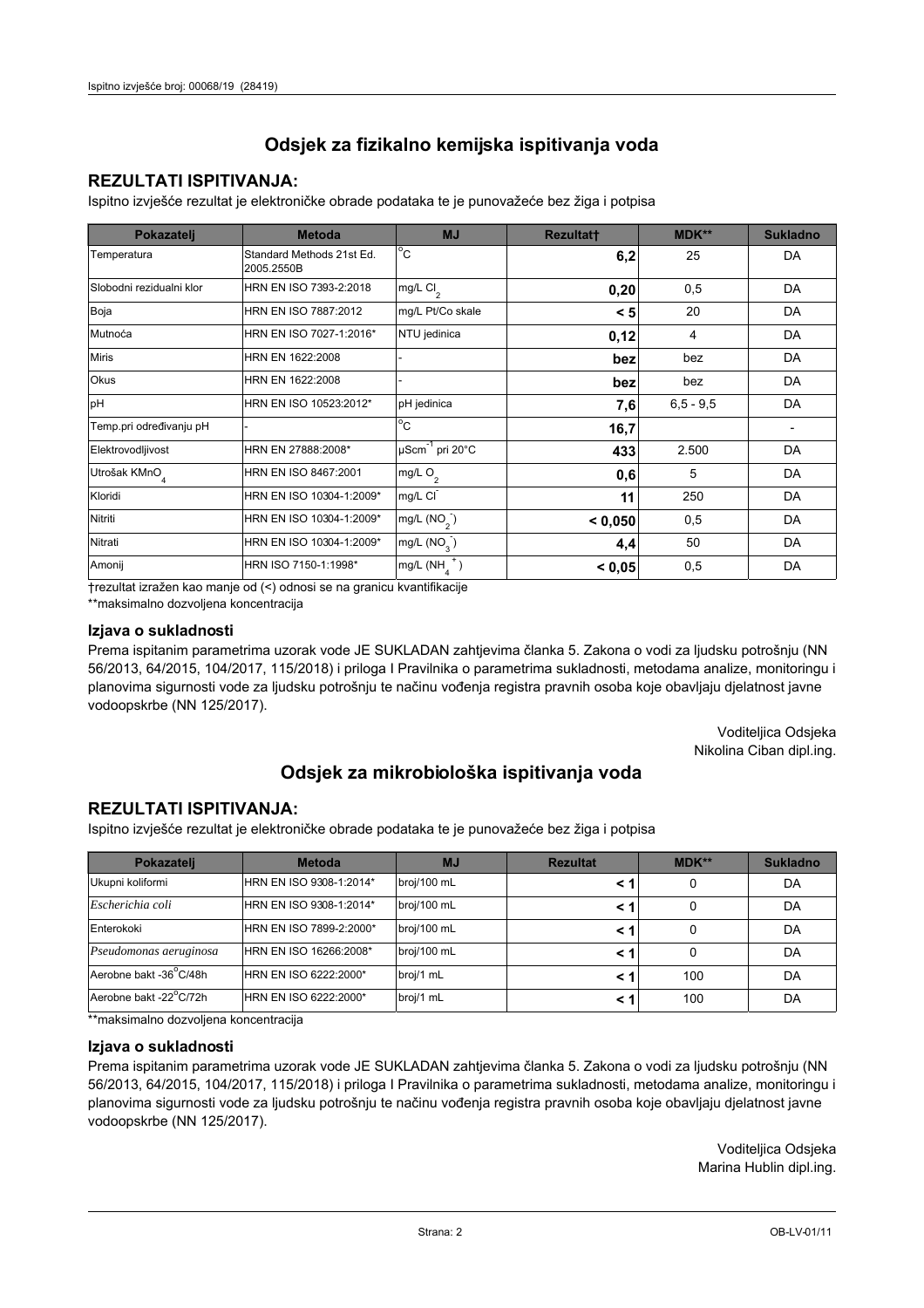



VODOOPSKRBA I ODVODNJA ZAGREBAČKE ŽUPANIJE D.O.O.-PJ VRBOVEC 10000 ZAGREB KOLEDOVČINA ULICA 1

Rakitje, 21.01.2019.

# **ISPITNO IZVJEŠĆE**

#### ISPITNO IZVJEŠĆE BROJ: 00067/19 (28418)

| Naziv uzorka:<br>Vrsta uzorka:               |                                                                                                                                                                                  | VODA ZA LJUDSKU POTROŠNJU<br>Javna vodoopskrba - razvodni sustav           |                                                               |                   |  |
|----------------------------------------------|----------------------------------------------------------------------------------------------------------------------------------------------------------------------------------|----------------------------------------------------------------------------|---------------------------------------------------------------|-------------------|--|
| HEO:<br>Uzorkovao:<br>Metoda<br>uzorkovanja: | <b>Vrhovec</b>                                                                                                                                                                   | Marija Vrban dipl.san.ing.<br>HRN ISO 5667-5:2011*, HRN EN ISO 19458:2008* |                                                               |                   |  |
| Plan uzorkovanja: OB-LV-07/2019              |                                                                                                                                                                                  |                                                                            |                                                               |                   |  |
| Uzorak uzorkovan                             |                                                                                                                                                                                  |                                                                            |                                                               |                   |  |
| Vrijeme uzimanja uzorka:                     |                                                                                                                                                                                  | 17.01.2019.09:10                                                           | Vrijeme dostave:                                              | 17.01.2019. 12:30 |  |
| Analiza započeta:                            |                                                                                                                                                                                  | 17.01.2019. 12:38                                                          | Analiza završena:                                             | 21.01.2019. 09:55 |  |
| Naručitelj:                                  | OIB: 54189804734                                                                                                                                                                 | KOLEDOVČINA ULICA 1, 10000 ZAGREB                                          | VODOOPSKRBA I ODVODNJA ZAGREBAČKE ŽUPANIJE D.O.O.- PJ VRBOVEC |                   |  |
| Lokacija:                                    | <b>VRBOVEC, TOMISLAVOVA UL. NH</b><br>Vodovodom upravlja: VODOOPSKRBA I ODVODNJA ZAGREBAČKE ŽUPANIJE D.O.O.- PJ VRBOVEC<br>KOLEDOVČINA ULICA 1, 10000 ZAGREB<br>OIB: 54189804734 |                                                                            |                                                               |                   |  |
| Oblik zahtjeva:                              | Zahtjev po ugovoru                                                                                                                                                               |                                                                            |                                                               |                   |  |

Sukladnost je izražena uz rezultate ispitivanja.

Rukovoditeljica Službe Marina Hublin dipl.ing.

#### Napomena:

- 1) Rezultati ispitivanja odnose se isključivo na ispitivani uzorak.
- 2) Ispitna izvješća se ne smiju umnožavati bez odobrenja Zavoda.

3) Akreditirane metode označene su zvjezdicom (\*).

- 4) Iziava o sukladnosti nije u području akreditacije.
- 5) Mjerna nesigurnost za akreditirane metode dostupna je na zahtjev.

Služba za zdravstvenu ekologiju ovlaštena je kao službeni laboratorij za obavlianie određenih analiza vode, hrane i okolišnih uzoraka u proizvodniji hrane prema rješenju Ministarstva poljoprivrede: KLASA:UP/I-322-01/18-01/36, URBROJ:525-10/0729-18-3

Služba za zdravstvenu ekologiju ovlaštena je kao službeni laboratorij za provođenie ispitivania vode za liudsku potrošniu za određene parametre prema rješenju Ministarstva zdravstva:

KLASA:UP/I-541-02/14-03/04, URBROJ:534-07-2-1-3/2-18-18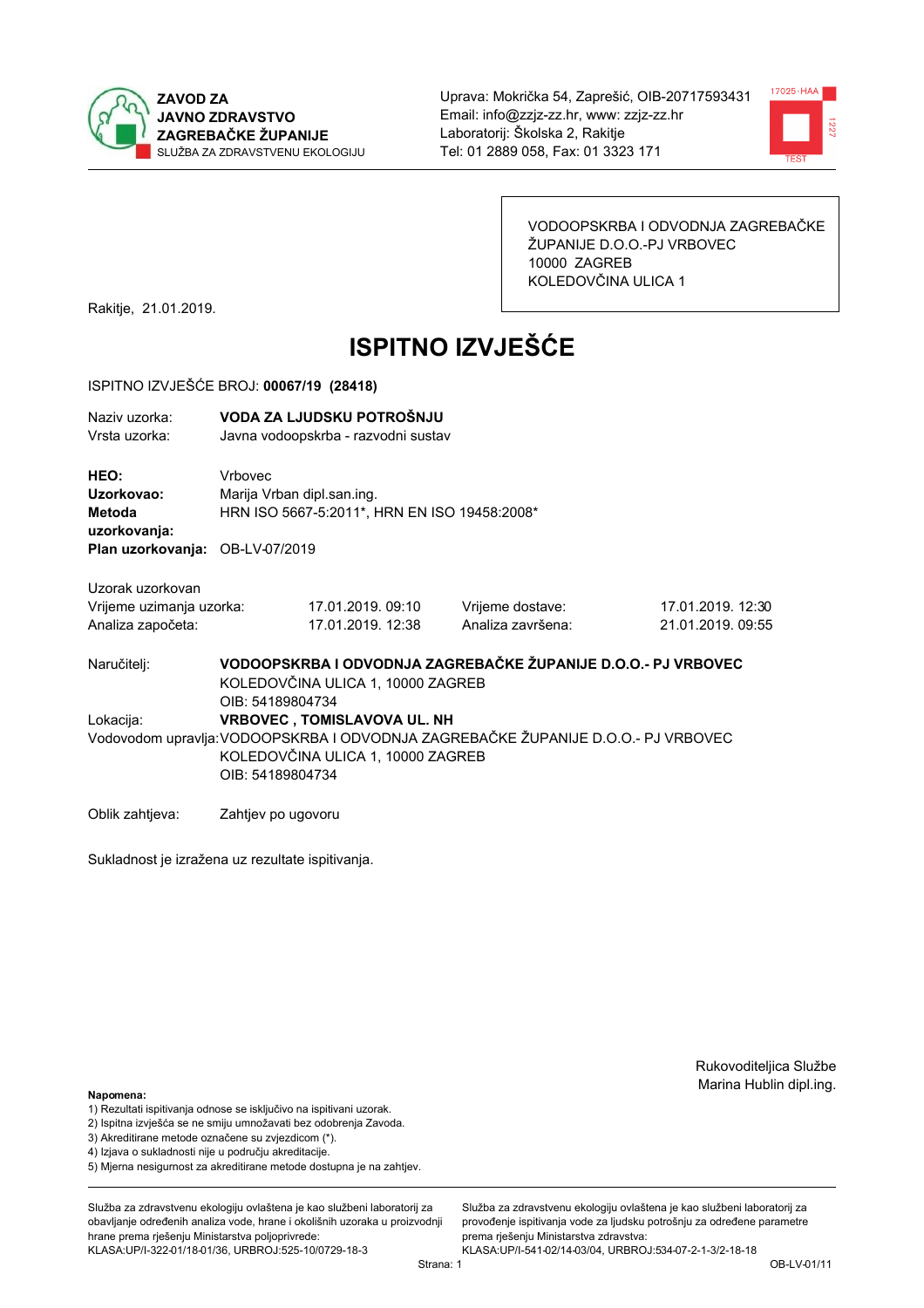## **REZULTATI ISPITIVANJA:**

Ispitno izviešće rezultat je elektroničke obrade podataka te je punovažeće bez žiga i potpisa

| Pokazatelj                | <b>Metoda</b>                           | <b>MJ</b>               | <b>Rezultatt</b> | MDK**         | <b>Sukladno</b> |
|---------------------------|-----------------------------------------|-------------------------|------------------|---------------|-----------------|
| Temperatura               | Standard Methods 21st Ed.<br>2005.2550B | $^{\circ}$ C            | 8,0              | 25            | DA              |
| Slobodni rezidualni klor  | HRN EN ISO 7393-2:2018                  | mg/L $Cl2$              | 0,09             | 0,5           | DA              |
| Boja                      | HRN EN ISO 7887:2012                    | mg/L Pt/Co skale        | < 5              | 20            | DA              |
| Mutnoća                   | HRN EN ISO 7027-1:2016*                 | NTU jedinica            | 0,89             | 4             | DA              |
| <b>Miris</b>              | HRN EN 1622:2008                        |                         | bez              | bez           | DA              |
| Okus                      | HRN EN 1622:2008                        |                         | bez              | bez           | DA              |
| pH                        | HRN EN ISO 10523:2012*                  | pH jedinica             | 7,6              | $6, 5 - 9, 5$ | DA              |
| Temp.pri određivanju pH   |                                         | $^{\circ}$ C            | 16,9             |               |                 |
| Elektrovodljivost         | HRN EN 27888:2008*                      | µScm-1 pri 20°C         | 632              | 2.500         | DA              |
| Utrošak KMnO <sub>4</sub> | HRN EN ISO 8467:2001                    | mg/L $O2$               | 0,8              | 5             | DA              |
| Kloridi                   | HRN EN ISO 10304-1:2009*                | mg/L CI                 | 12               | 250           | DA              |
| Nitriti                   | HRN EN ISO 10304-1:2009*                | mg/L (NO <sub>2</sub> ) | < 0.050          | 0,5           | DA              |
| Nitrati                   | HRN EN ISO 10304-1:2009*                | mg/L (NO <sub>3</sub> ) | 5,7              | 50            | DA              |
| Amonij                    | HRN ISO 7150-1:1998*                    | mg/L (NH                | 0,30             | 0,5           | DA              |

trezultat izražen kao manje od (<) odnosi se na granicu kvantifikacije

\*\*maksimalno dozvoljena koncentracija

#### Izjava o sukladnosti

Prema ispitanim parametrima uzorak vode JE SUKLADAN zahtievima članka 5. Zakona o vodi za ljudsku potrošnju (NN 56/2013, 64/2015, 104/2017, 115/2018) i priloga I Pravilnika o parametrima sukladnosti, metodama analize, monitoringu i planovima sigurnosti vode za ljudsku potrošnju te načinu vođenja registra pravnih osoba koje obavljaju djelatnost javne vodoopskrbe (NN 125/2017).

> Voditeljica Odsjeka Nikolina Ciban dipl.ing.

## Odsjek za mikrobiološka ispitivanja voda

### **REZULTATI ISPITIVANJA:**

Ispitno izvješće rezultat je elektroničke obrade podataka te je punovažeće bez žiga i potpisa

| Pokazatelj             | <b>Metoda</b>           | <b>MJ</b>   | <b>Rezultat</b> | <b>MDK**</b> | <b>Sukladno</b> |
|------------------------|-------------------------|-------------|-----------------|--------------|-----------------|
| Ukupni koliformi       | HRN EN ISO 9308-1:2014* | broj/100 mL |                 |              | DA              |
| Escherichia coli       | HRN EN ISO 9308-1:2014* | broj/100 mL | < 1             |              | DA              |
| Enterokoki             | HRN EN ISO 7899-2:2000* | broj/100 mL | < '             |              | DA              |
| Pseudomonas aeruginosa | HRN EN ISO 16266:2008*  | broj/100 mL | < 1             | 0            | DA              |
| Aerobne bakt -36 C/48h | HRN EN ISO 6222:2000*   | broj/1 mL   |                 | 100          | DA              |
| Aerobne bakt -22°C/72h | HRN EN ISO 6222:2000*   | broj/1 mL   | < 1             | 100          | DA              |

\*\* maksimalno dozvoljena koncentracija

#### Izjava o sukladnosti

Prema ispitanim parametrima uzorak vode JE SUKLADAN zahtjevima članka 5. Zakona o vodi za ljudsku potrošnju (NN 56/2013, 64/2015, 104/2017, 115/2018) i priloga I Pravilnika o parametrima sukladnosti, metodama analize, monitoringu i planovima sigurnosti vode za ljudsku potrošnju te načinu vođenja registra pravnih osoba koje obavljaju djelatnost javne vodoopskrbe (NN 125/2017).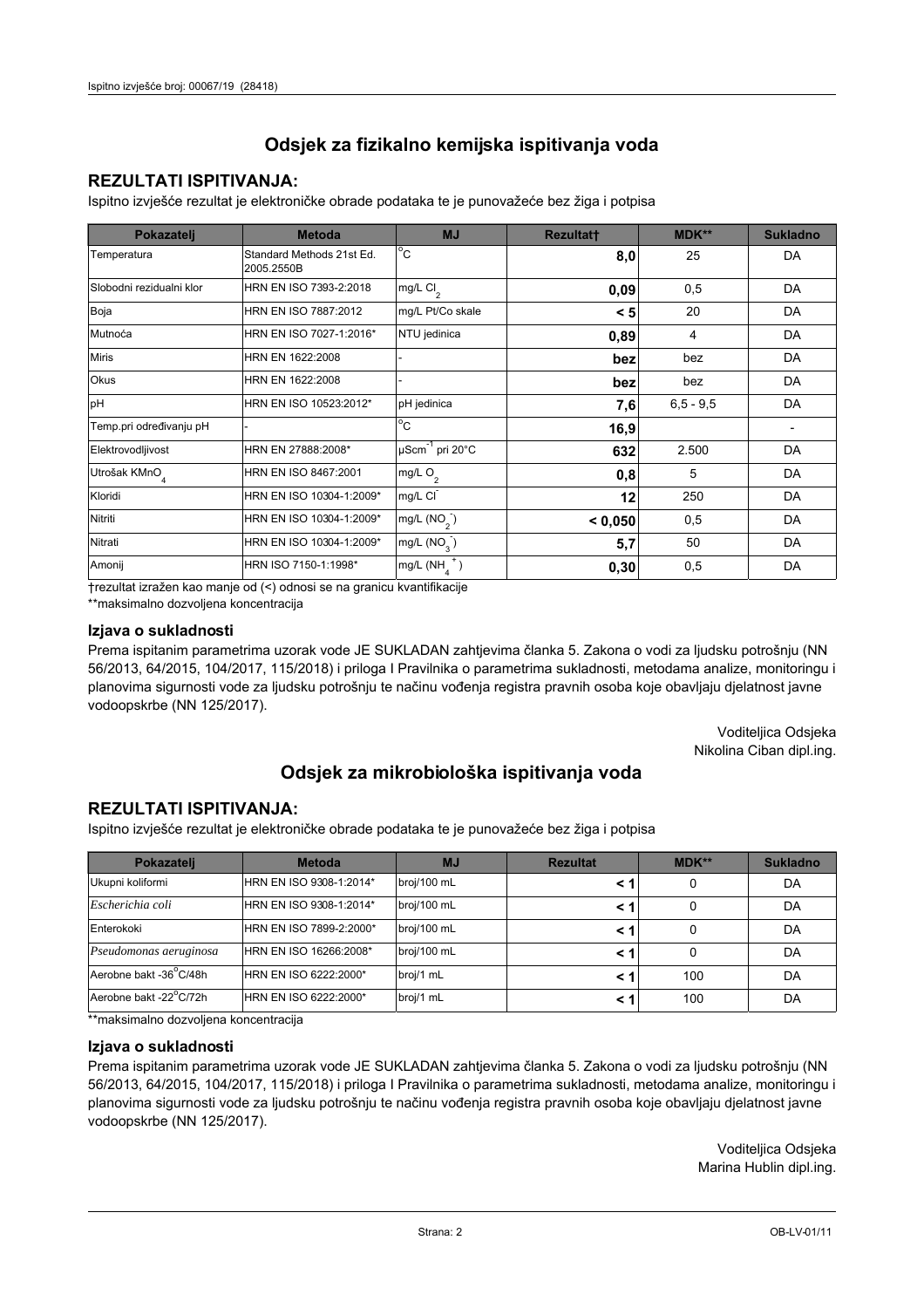



VODOOPSKRBA I ODVODNJA ZAGREBAČKE ŽUPANIJE D.O.O.-PJ VRBOVEC 10000 ZAGREB KOLEDOVČINA ULICA 1

Rakitje, 21.01.2019.

# **ISPITNO IZVJEŠĆE**

#### ISPITNO IZVJEŠĆE BROJ: 00066/19 (28417)

| Naziv uzorka:<br>Vrsta uzorka:  |         | VODA ZA LJUDSKU POTROŠNJU<br>Javna vodoopskrba - razvodni sustav |                                                               |                   |  |  |  |
|---------------------------------|---------|------------------------------------------------------------------|---------------------------------------------------------------|-------------------|--|--|--|
| HEO:                            | Vrbovec |                                                                  |                                                               |                   |  |  |  |
| Uzorkovao:                      |         | Marija Vrban dipl.san.ing.                                       |                                                               |                   |  |  |  |
| Metoda                          |         | HRN ISO 5667-5:2011*, HRN EN ISO 19458:2008*                     |                                                               |                   |  |  |  |
| uzorkovanja:                    |         |                                                                  |                                                               |                   |  |  |  |
| Plan uzorkovanja: OB-LV-07/2019 |         |                                                                  |                                                               |                   |  |  |  |
|                                 |         |                                                                  |                                                               |                   |  |  |  |
| Uzorak uzorkovan                |         |                                                                  |                                                               |                   |  |  |  |
| Vrijeme uzimanja uzorka:        |         | 17.01.2019.09:00                                                 | Vrijeme dostave:                                              | 17.01.2019. 12:30 |  |  |  |
| Analiza započeta:               |         | 17.01.2019. 12:37                                                | Analiza završena:                                             | 21.01.2019. 09:53 |  |  |  |
| Naručiteli:                     |         |                                                                  | VODOOPSKRBA I ODVODNJA ZAGREBAČKE ŽUPANIJE D.O.O.- PJ VRBOVEC |                   |  |  |  |
|                                 |         | KOLEDOVČINA ULICA 1, 10000 ZAGREB                                |                                                               |                   |  |  |  |

OIB: 54189804734 Lokacija: PIK. 1. SVIBNJA NH Vodovodom upravlja: VODOOPSKRBA I ODVODNJA ZAGREBAČKE ŽUPANIJE D.O.O.- PJ VRBOVEC KOLEDOVČINA ULICA 1, 10000 ZAGREB OIB: 54189804734

Oblik zahtjeva: Zahtjev po ugovoru

Sukladnost je izražena uz rezultate ispitivanja.

Rukovoditeljica Službe Marina Hublin dipl.ing.

#### Napomena:

- 1) Rezultati ispitivanja odnose se isključivo na ispitivani uzorak.
- 2) Ispitna izvješća se ne smiju umnožavati bez odobrenja Zavoda.

3) Akreditirane metode označene su zvjezdicom (\*).

- 4) Iziava o sukladnosti nije u području akreditacije.
- 5) Mjerna nesigurnost za akreditirane metode dostupna je na zahtjev.

Služba za zdravstvenu ekologiju ovlaštena je kao službeni laboratorij za obavlianie određenih analiza vode, hrane i okolišnih uzoraka u proizvodniji hrane prema rješenju Ministarstva poljoprivrede: KLASA:UP/I-322-01/18-01/36, URBROJ:525-10/0729-18-3

Služba za zdravstvenu ekologiju ovlaštena je kao službeni laboratorij za provođenie ispitivania vode za liudsku potrošniu za određene parametre prema rješenju Ministarstva zdravstva:

KLASA:UP/I-541-02/14-03/04, URBROJ:534-07-2-1-3/2-18-18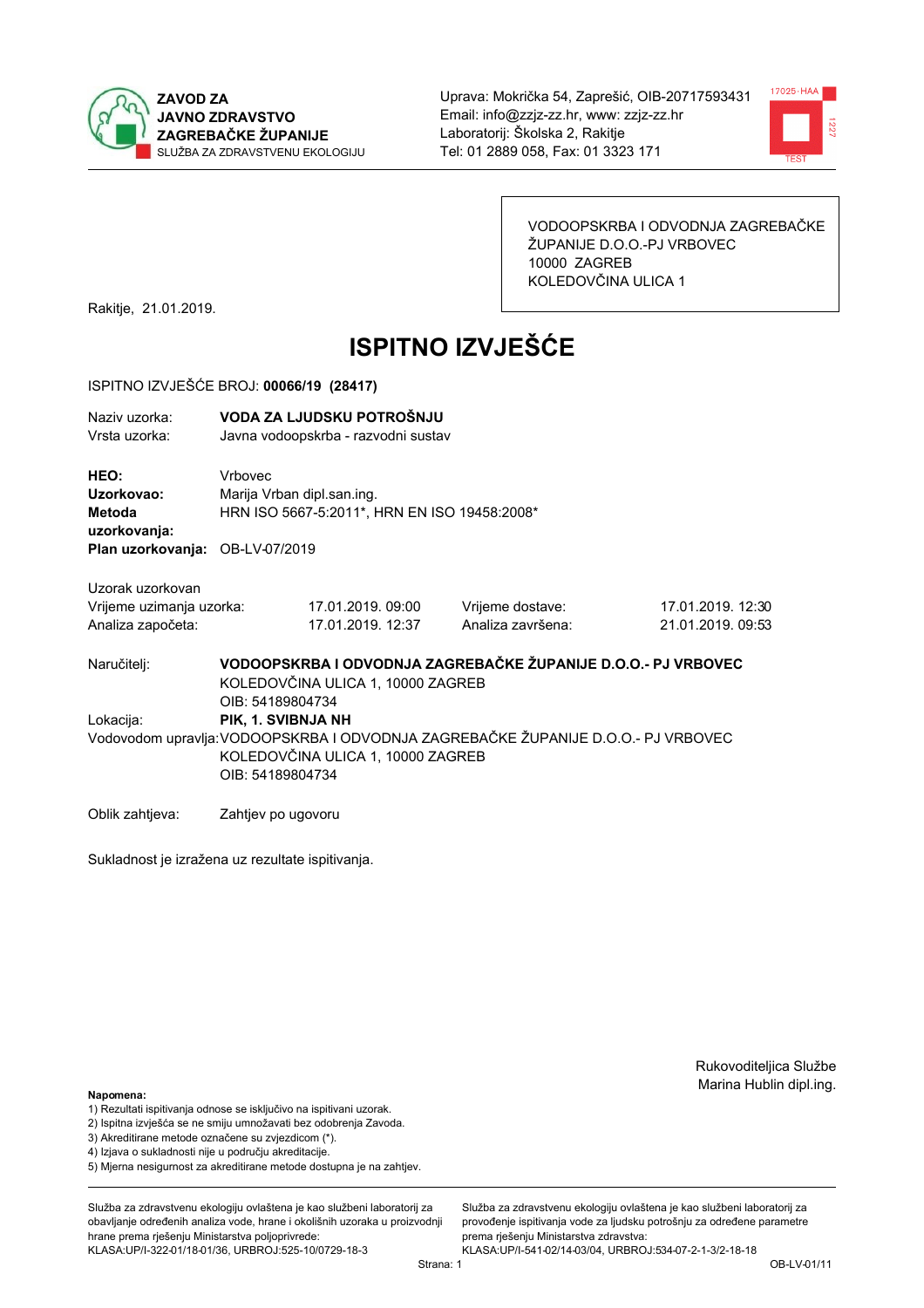## **REZULTATI ISPITIVANJA:**

Ispitno izviešće rezultat je elektroničke obrade podataka te je punovažeće bez žiga i potpisa

| Pokazatelj                | <b>Metoda</b>                           | <b>MJ</b>               | <b>Rezultatt</b> | MDK**         | <b>Sukladno</b> |
|---------------------------|-----------------------------------------|-------------------------|------------------|---------------|-----------------|
| Temperatura               | Standard Methods 21st Ed.<br>2005.2550B | $^{\circ}$ C            | 10,2             | 25            | DA              |
| Slobodni rezidualni klor  | HRN EN ISO 7393-2:2018                  | mg/L $Cl2$              | 0,09             | 0,5           | DA              |
| Boja                      | HRN EN ISO 7887:2012                    | mg/L Pt/Co skale        | < 5              | 20            | DA              |
| Mutnoća                   | HRN EN ISO 7027-1:2016*                 | NTU jedinica            | 0,63             | 4             | DA              |
| <b>Miris</b>              | HRN EN 1622:2008                        |                         | bez              | bez           | DA              |
| Okus                      | HRN EN 1622:2008                        |                         | bez              | bez           | DA              |
| pH                        | HRN EN ISO 10523:2012*                  | pH jedinica             | 7,6              | $6, 5 - 9, 5$ | DA              |
| Temp.pri određivanju pH   |                                         | $^{\circ}$ C            | 17,1             |               |                 |
| Elektrovodljivost         | HRN EN 27888:2008*                      | µScm-1 pri 20°C         | 629              | 2.500         | DA              |
| Utrošak KMnO <sub>4</sub> | HRN EN ISO 8467:2001                    | mg/L $O2$               | 0,8              | 5             | DA              |
| Kloridi                   | HRN EN ISO 10304-1:2009*                | mg/L CI                 | 12               | 250           | DA              |
| Nitriti                   | HRN EN ISO 10304-1:2009*                | mg/L (NO <sub>2</sub> ) | < 0.050          | 0,5           | DA              |
| Nitrati                   | HRN EN ISO 10304-1:2009*                | mg/L (NO <sub>3</sub> ) | 5,5              | 50            | DA              |
| Amonij                    | HRN ISO 7150-1:1998*                    | mg/L (NH                | 0,30             | 0,5           | DA              |

trezultat izražen kao manje od (<) odnosi se na granicu kvantifikacije

\*\*maksimalno dozvoljena koncentracija

#### Izjava o sukladnosti

Prema ispitanim parametrima uzorak vode JE SUKLADAN zahtievima članka 5. Zakona o vodi za ljudsku potrošnju (NN 56/2013, 64/2015, 104/2017, 115/2018) i priloga I Pravilnika o parametrima sukladnosti, metodama analize, monitoringu i planovima sigurnosti vode za ljudsku potrošnju te načinu vođenja registra pravnih osoba koje obavljaju djelatnost javne vodoopskrbe (NN 125/2017).

> Voditeljica Odsjeka Nikolina Ciban dipl.ing.

## Odsjek za mikrobiološka ispitivanja voda

### **REZULTATI ISPITIVANJA:**

Ispitno izvješće rezultat je elektroničke obrade podataka te je punovažeće bez žiga i potpisa

| Pokazatelj             | <b>Metoda</b>           | <b>MJ</b>   | <b>Rezultat</b> | <b>MDK**</b> | <b>Sukladno</b> |
|------------------------|-------------------------|-------------|-----------------|--------------|-----------------|
| Ukupni koliformi       | HRN EN ISO 9308-1:2014* | broj/100 mL |                 |              | DA              |
| Escherichia coli       | HRN EN ISO 9308-1:2014* | broj/100 mL | < '             | 0            | DA              |
| Enterokoki             | HRN EN ISO 7899-2:2000* | broj/100 mL | < '             |              | DA              |
| Pseudomonas aeruginosa | HRN EN ISO 16266:2008*  | broj/100 mL | < '             | 0            | DA              |
| Aerobne bakt -36°C/48h | HRN EN ISO 6222:2000*   | broj/1 mL   |                 | 100          | DA              |
| Aerobne bakt -22°C/72h | HRN EN ISO 6222:2000*   | broj/1 mL   |                 | 100          | DA              |

\*\* maksimalno dozvoljena koncentracija

#### Izjava o sukladnosti

Prema ispitanim parametrima uzorak vode JE SUKLADAN zahtjevima članka 5. Zakona o vodi za ljudsku potrošnju (NN 56/2013, 64/2015, 104/2017, 115/2018) i priloga I Pravilnika o parametrima sukladnosti, metodama analize, monitoringu i planovima sigurnosti vode za ljudsku potrošnju te načinu vođenja registra pravnih osoba koje obavljaju djelatnost javne vodoopskrbe (NN 125/2017).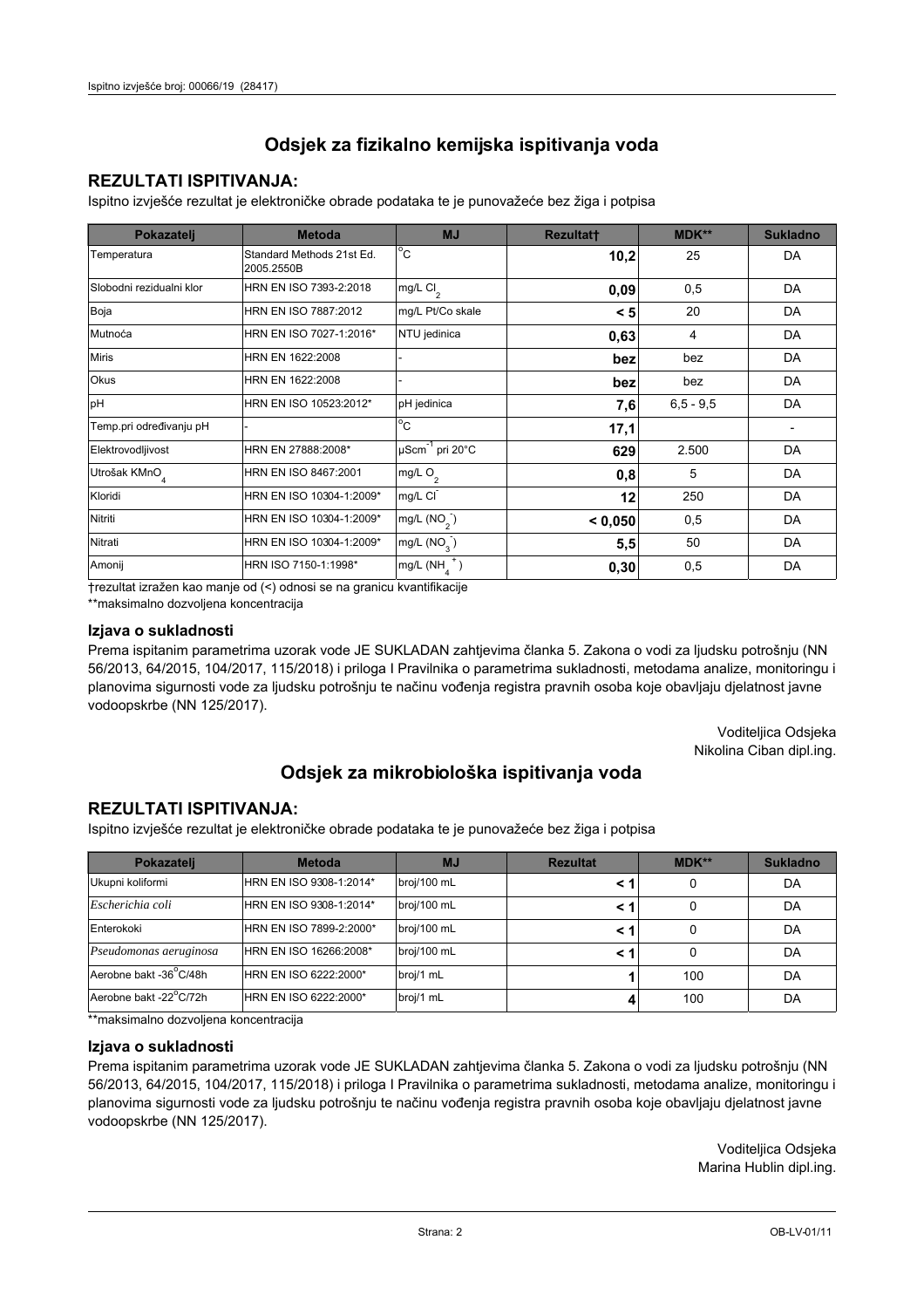



VODOOPSKRBA I ODVODNJA ZAGREBAČKE ŽUPANIJE D.O.O.-PJ VRBOVEC 10000 ZAGREB KOLEDOVČINA ULICA 1

Rakitje, 21.01.2019.

# **ISPITNO IZVJEŠĆE**

#### ISPITNO IZVJEŠĆE BROJ: 00065/19 (28416)

| Naziv uzorka: | VODA ZA LJUDSKU POTROŠNJU           |
|---------------|-------------------------------------|
| Vrsta uzorka: | Javna vodoopskrba - razvodni sustav |

HEO: Vrbovec Uzorkovao: Mariia Vrban dipl.san.ing. Metoda HRN ISO 5667-5:2011\*, HRN EN ISO 19458:2008\* uzorkovanja: Plan uzorkovanja: OB-LV-07/2019

Uzorak uzorkovan Vrijeme uzimanja uzorka:

| Vrijeme uzimanja uzorka: | 17.01.2019.08:45  |
|--------------------------|-------------------|
| Analiza započeta:        | 17.01.2019. 12:36 |

Vrijeme dostave: Analiza završena:

17.01.2019. 12:30 21.01.2019. 09:53

VODOOPSKRBA I ODVODNJA ZAGREBAČKE ŽUPANIJE D.O.O.- PJ VRBOVEC Naručitelj: KOLEDOVČINA ULICA 1, 10000 ZAGREB OIB: 54189804734 Lokacija: **NOVO SELO NH** Vodovodom upravlja: VODOOPSKRBA I ODVODNJA ZAGREBAČKE ŽUPANIJE D.O.O.- PJ VRBOVEC KOLEDOVČINA ULICA 1, 10000 ZAGREB OIB: 54189804734

Oblik zahtjeva: Zahtjev po ugovoru

Sukladnost je izražena uz rezultate ispitivanja.

Rukovoditeljica Službe Marina Hublin dipl.ing.

#### Napomena:

- 1) Rezultati ispitivanja odnose se isključivo na ispitivani uzorak.
- 2) Ispitna izvješća se ne smiju umnožavati bez odobrenja Zavoda.

3) Akreditirane metode označene su zvjezdicom (\*).

- 4) Iziava o sukladnosti nije u području akreditacije.
- 5) Mjerna nesigurnost za akreditirane metode dostupna je na zahtjev.

Služba za zdravstvenu ekologiju ovlaštena je kao službeni laboratorij za obavlianie određenih analiza vode, hrane i okolišnih uzoraka u proizvodniji hrane prema rješenju Ministarstva poljoprivrede:

KLASA:UP/I-322-01/18-01/36, URBROJ:525-10/0729-18-3

Služba za zdravstvenu ekologiju ovlaštena je kao službeni laboratorij za provođenie ispitivania vode za liudsku potrošniu za određene parametre prema riešenju Ministarstva zdravstva: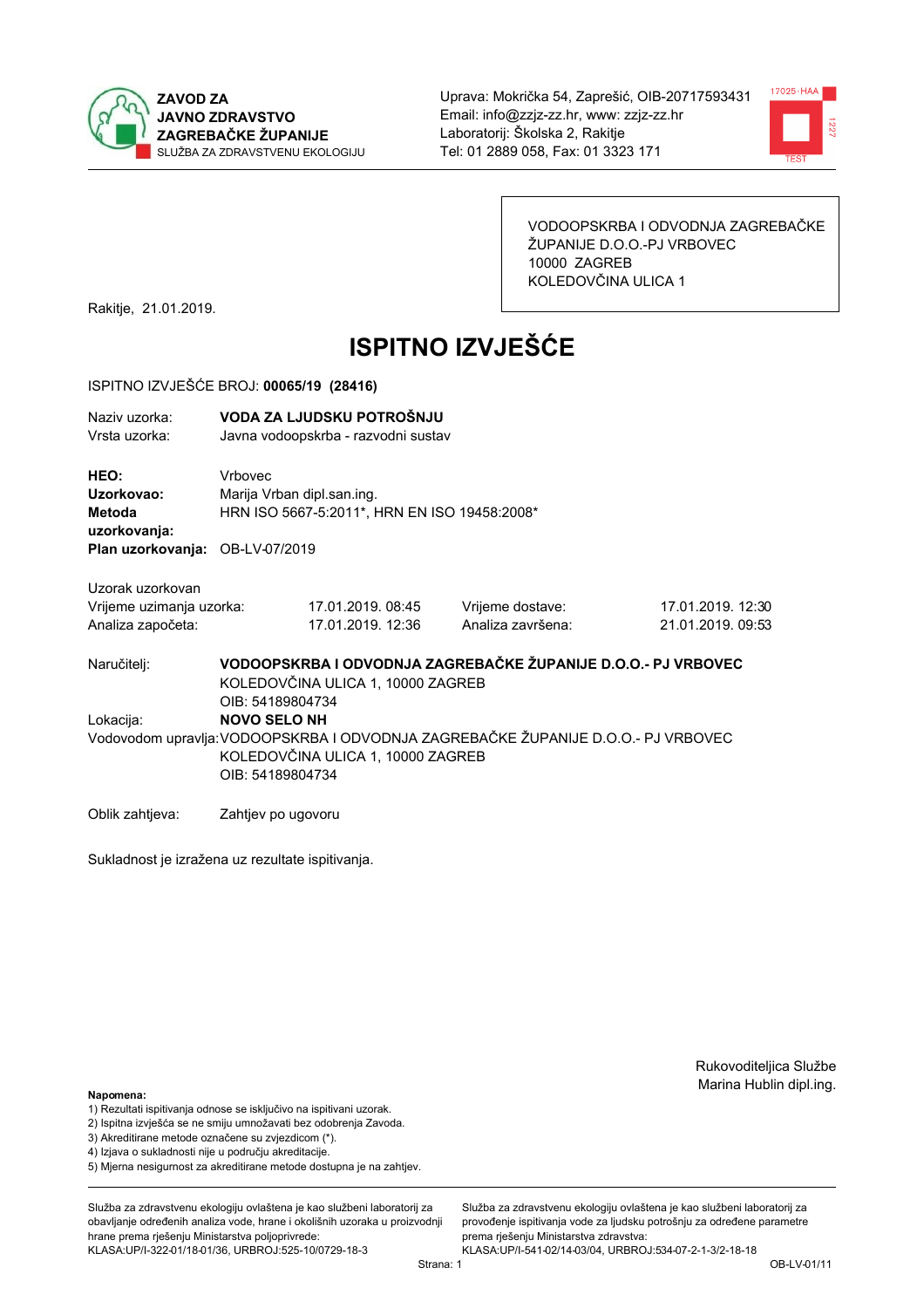## **REZULTATI ISPITIVANJA:**

Ispitno izviešće rezultat je elektroničke obrade podataka te je punovažeće bez žiga i potpisa

| Pokazatelj                | <b>Metoda</b>                           | <b>MJ</b>                   | <b>Rezultatt</b> | MDK**         | <b>Sukladno</b> |
|---------------------------|-----------------------------------------|-----------------------------|------------------|---------------|-----------------|
| Temperatura               | Standard Methods 21st Ed.<br>2005.2550B | $^{\circ}$ C                | 6,4              | 25            | DA              |
| Slobodni rezidualni klor  | HRN EN ISO 7393-2:2018                  | $mg/L$ Cl <sub>2</sub>      | < 0,04           | 0,5           | DA              |
| Boja                      | HRN EN ISO 7887:2012                    | mg/L Pt/Co skale            | < 5              | 20            | DA              |
| Mutnoća                   | HRN EN ISO 7027-1:2016*                 | NTU jedinica                | 0,20             | 4             | DA              |
| <b>Miris</b>              | HRN EN 1622:2008                        |                             | bez              | bez           | DA              |
| <b>Okus</b>               | HRN EN 1622:2008                        |                             | bez              | bez           | DA              |
| pH                        | HRN EN ISO 10523:2012*                  | pH jedinica                 | 7,5              | $6, 5 - 9, 5$ | DA              |
| Temp.pri određivanju pH   |                                         | $^{\circ}$ C                | 17,8             |               |                 |
| Elektrovodljivost         | HRN EN 27888:2008*                      | µScm <sup>-1</sup> pri 20°C | 634              | 2.500         | DA              |
| Utrošak KMnO <sub>4</sub> | HRN EN ISO 8467:2001                    | mg/L $O_2$                  | 0,8              | 5             | DA              |
| Kloridi                   | HRN EN ISO 10304-1:2009*                | mg/L CI                     | 13               | 250           | DA              |
| Nitriti                   | HRN EN ISO 10304-1:2009*                | mg/L $(NO2)$                | 0,063            | 0,5           | DA              |
| Nitrati                   | HRN EN ISO 10304-1:2009*                | mg/L (NO <sub>3</sub> )     | 6,1              | 50            | DA              |
| Amonij                    | HRN ISO 7150-1:1998*                    | mg/L (NH                    | 0,07             | 0,5           | DA              |

trezultat izražen kao manje od (<) odnosi se na granicu kvantifikacije

\*\*maksimalno dozvoljena koncentracija

#### Izjava o sukladnosti

Prema ispitanim parametrima uzorak vode JE SUKLADAN zahtievima članka 5. Zakona o vodi za ljudsku potrošnju (NN 56/2013, 64/2015, 104/2017, 115/2018) i priloga I Pravilnika o parametrima sukladnosti, metodama analize, monitoringu i planovima sigurnosti vode za ljudsku potrošnju te načinu vođenja registra pravnih osoba koje obavljaju djelatnost javne vodoopskrbe (NN 125/2017).

> Voditeljica Odsjeka Nikolina Ciban dipl.ing.

## Odsjek za mikrobiološka ispitivanja voda

### **REZULTATI ISPITIVANJA:**

Ispitno izvješće rezultat je elektroničke obrade podataka te je punovažeće bez žiga i potpisa

| Pokazatelj             | <b>Metoda</b>           | <b>MJ</b>   | <b>Rezultat</b> | <b>MDK**</b> | <b>Sukladno</b> |
|------------------------|-------------------------|-------------|-----------------|--------------|-----------------|
| Ukupni koliformi       | HRN EN ISO 9308-1:2014* | broj/100 mL |                 |              | DA              |
| Escherichia coli       | HRN EN ISO 9308-1:2014* | broj/100 mL | < 1             |              | DA              |
| Enterokoki             | HRN EN ISO 7899-2:2000* | broj/100 mL | < '             |              | DA              |
| Pseudomonas aeruginosa | HRN EN ISO 16266:2008*  | broj/100 mL | < 1             | 0            | DA              |
| Aerobne bakt -36 C/48h | HRN EN ISO 6222:2000*   | broj/1 mL   |                 | 100          | DA              |
| Aerobne bakt -22°C/72h | HRN EN ISO 6222:2000*   | broj/1 mL   | 96              | 100          | DA              |

\*\* maksimalno dozvoljena koncentracija

#### Izjava o sukladnosti

Prema ispitanim parametrima uzorak vode JE SUKLADAN zahtjevima članka 5. Zakona o vodi za ljudsku potrošnju (NN 56/2013, 64/2015, 104/2017, 115/2018) i priloga I Pravilnika o parametrima sukladnosti, metodama analize, monitoringu i planovima sigurnosti vode za ljudsku potrošnju te načinu vođenja registra pravnih osoba koje obavljaju djelatnost javne vodoopskrbe (NN 125/2017).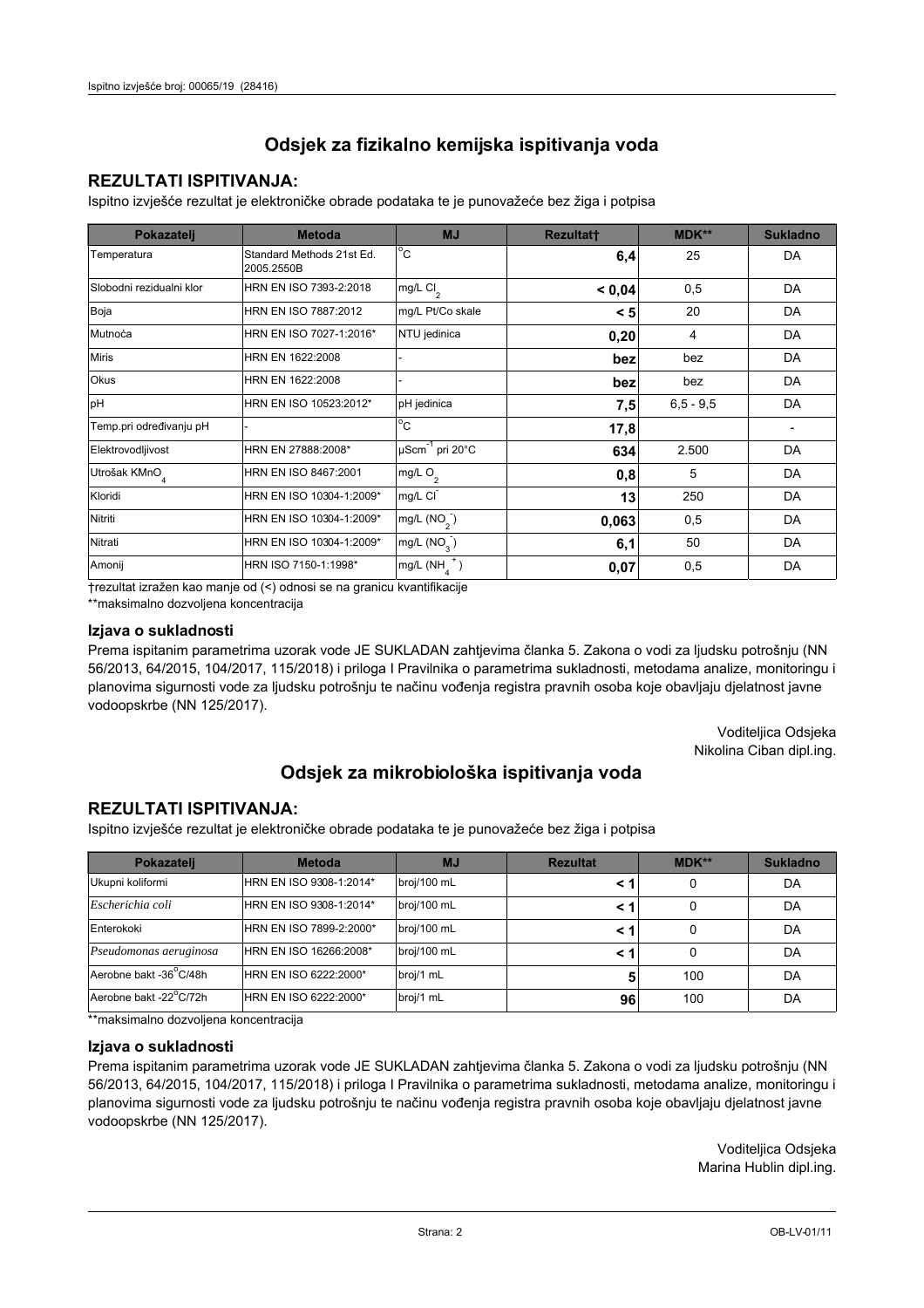



VODOOPSKRBA I ODVODNJA ZAGREBAČKE ŽUPANIJE D.O.O.-PJ VRBOVEC 10000 ZAGREB KOLEDOVČINA ULICA 1

Rakitje, 21.01.2019.

# **ISPITNO IZVJEŠĆE**

#### ISPITNO IZVJEŠĆE BROJ: 00064/19 (28415)

| Naziv uzorka: | VODA ZA LJUDSKU POTROŠNJU           |
|---------------|-------------------------------------|
| Vrsta uzorka: | Javna vodoopskrba - razvodni sustav |
| <b>HEO:</b>   | Vrbovec                             |
| Uzorkovao:    | Marija Vrban dipl.san.ing.          |

HRN ISO 5667-5:2011\*. HRN EN ISO 19458:2008\* Metoda uzorkovanja:

Plan uzorkovanja: OB-LV-07/2019

Uzorak uzorkovan Vrijeme uzimanja uzorka:

Analiza započeta:

| zorka: | 17.01.2019.08:30  |  |
|--------|-------------------|--|
|        | 17.01.2019. 12:35 |  |

Vrijeme dostave: Analiza završena: 17.01.2019. 12:30 21.01.2019.09:52

Naručitelj:

Lokacija:

VODOOPSKRBA I ODVODNJA ZAGREBAČKE ŽUPANIJE D.O.O.- PJ VRBOVEC KOLEDOVČINA ULICA 1, 10000 ZAGREB OIB: 54189804734 **NEGOVEC NH** Vodovodom upravlja: VODOOPSKRBA I ODVODNJA ZAGREBAČKE ŽUPANIJE D.O.O.- PJ VRBOVEC KOLEDOVČINA ULICA 1, 10000 ZAGREB OIB: 54189804734

Oblik zahtjeva: Zahtjev po ugovoru

Sukladnost je izražena uz rezultate ispitivanja.

Rukovoditeljica Službe Marina Hublin dipl.ing.

#### Napomena:

- 1) Rezultati ispitivanja odnose se isključivo na ispitivani uzorak.
- 2) Ispitna izvješća se ne smiju umnožavati bez odobrenja Zavoda.
- 3) Akreditirane metode označene su zvjezdicom (\*).
- 4) Iziava o sukladnosti nije u područiu akreditacije.
- 5) Mjerna nesigurnost za akreditirane metode dostupna je na zahtjev.

Služba za zdravstvenu ekologiju ovlaštena je kao službeni laboratorij za obavlianie određenih analiza vode, hrane i okolišnih uzoraka u proizvodniji hrane prema rješenju Ministarstva poljoprivrede: KLASA:UP/I-322-01/18-01/36, URBROJ:525-10/0729-18-3

Strana: 1

Služba za zdravstvenu ekologiju ovlaštena je kao službeni laboratorij za provođenie ispitivania vode za liudsku potrošniu za određene parametre prema riešenju Ministarstva zdravstva: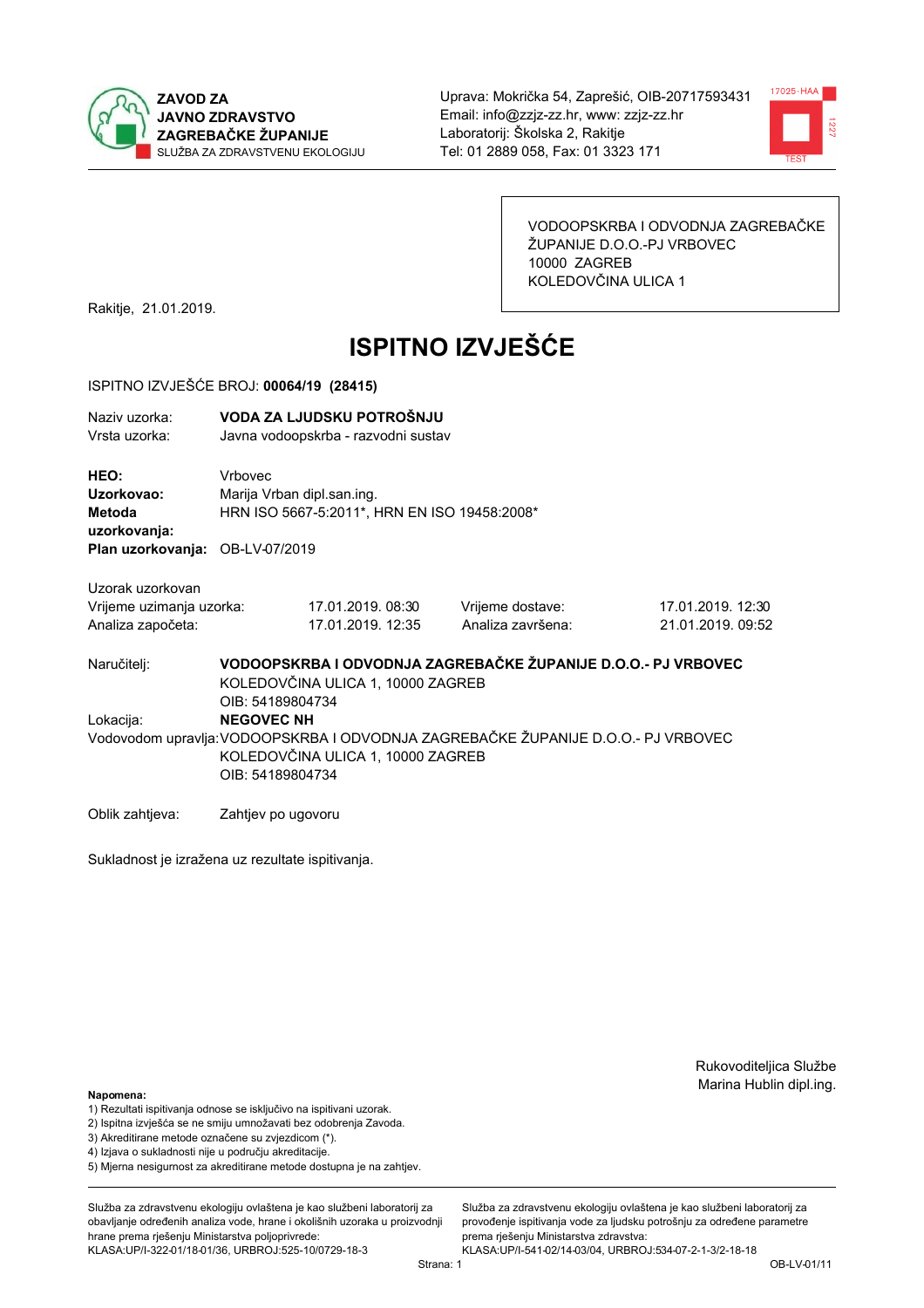## **REZULTATI ISPITIVANJA:**

Ispitno izviešće rezultat je elektroničke obrade podataka te je punovažeće bez žiga i potpisa

| Pokazatelj                | <b>Metoda</b>                           | <b>MJ</b>              | <b>Rezultatt</b> | MDK**         | <b>Sukladno</b> |
|---------------------------|-----------------------------------------|------------------------|------------------|---------------|-----------------|
| Temperatura               | Standard Methods 21st Ed.<br>2005.2550B | $^{\circ}$ C           | 8,2              | 25            | DA              |
| Slobodni rezidualni klor  | HRN EN ISO 7393-2:2018                  | $mg/L$ Cl <sub>2</sub> | 0,22             | 0,5           | DA              |
| Boja                      | HRN EN ISO 7887:2012                    | mg/L Pt/Co skale       | < 5              | 20            | DA              |
| Mutnoća                   | HRN EN ISO 7027-1:2016*                 | NTU jedinica           | 0,16             | 4             | DA              |
| <b>Miris</b>              | HRN EN 1622:2008                        |                        | bez              | bez           | DA              |
| <b>Okus</b>               | HRN EN 1622:2008                        |                        | bez              | bez           | DA              |
| pH                        | HRN EN ISO 10523:2012*                  | pH jedinica            | 7,5              | $6, 5 - 9, 5$ | DA              |
| Temp.pri određivanju pH   |                                         | $^{\circ}$ C           | 18,6             |               |                 |
| Elektrovodljivost         | HRN EN 27888:2008*                      | µScm-1 pri 20°C        | 413              | 2.500         | DA              |
| Utrošak KMnO <sub>4</sub> | HRN EN ISO 8467:2001                    | mg/L $O_2$             | 0,5              | 5             | DA              |
| Kloridi                   | HRN EN ISO 10304-1:2009*                | mg/L CI                | 12               | 250           | DA              |
| Nitriti                   | HRN EN ISO 10304-1:2009*                | mg/L $(NO2)$           | < 0,050          | 0,5           | DA              |
| Nitrati                   | HRN EN ISO 10304-1:2009*                | mg/L $(NO3)$           | 4,2              | 50            | DA              |
| Amonij                    | HRN ISO 7150-1:1998*                    | mg/L (NH               | < 0,05           | 0,5           | DA              |

trezultat izražen kao manje od (<) odnosi se na granicu kvantifikacije

\*\*maksimalno dozvoljena koncentracija

#### Izjava o sukladnosti

Prema ispitanim parametrima uzorak vode JE SUKLADAN zahtievima članka 5. Zakona o vodi za ljudsku potrošnju (NN 56/2013, 64/2015, 104/2017, 115/2018) i priloga I Pravilnika o parametrima sukladnosti, metodama analize, monitoringu i planovima sigurnosti vode za ljudsku potrošnju te načinu vođenja registra pravnih osoba koje obavljaju djelatnost javne vodoopskrbe (NN 125/2017).

> Voditeljica Odsjeka Nikolina Ciban dipl.ing.

## Odsjek za mikrobiološka ispitivanja voda

### **REZULTATI ISPITIVANJA:**

Ispitno izvješće rezultat je elektroničke obrade podataka te je punovažeće bez žiga i potpisa

| Pokazatelj             | <b>Metoda</b>           | <b>MJ</b>   | <b>Rezultat</b> | <b>MDK**</b> | <b>Sukladno</b> |
|------------------------|-------------------------|-------------|-----------------|--------------|-----------------|
| Ukupni koliformi       | HRN EN ISO 9308-1:2014* | broj/100 mL |                 |              | DA              |
| Escherichia coli       | HRN EN ISO 9308-1:2014* | broj/100 mL | < 1             |              | DA              |
| Enterokoki             | HRN EN ISO 7899-2:2000* | broj/100 mL | < '             |              | DA              |
| Pseudomonas aeruginosa | HRN EN ISO 16266:2008*  | broj/100 mL | < 1             | 0            | DA              |
| Aerobne bakt -36 C/48h | HRN EN ISO 6222:2000*   | broj/1 mL   |                 | 100          | DA              |
| Aerobne bakt -22°C/72h | HRN EN ISO 6222:2000*   | broj/1 mL   | < 1             | 100          | DA              |

\*\* maksimalno dozvoljena koncentracija

#### Izjava o sukladnosti

Prema ispitanim parametrima uzorak vode JE SUKLADAN zahtjevima članka 5. Zakona o vodi za ljudsku potrošnju (NN 56/2013, 64/2015, 104/2017, 115/2018) i priloga I Pravilnika o parametrima sukladnosti, metodama analize, monitoringu i planovima sigurnosti vode za ljudsku potrošnju te načinu vođenja registra pravnih osoba koje obavljaju djelatnost javne vodoopskrbe (NN 125/2017).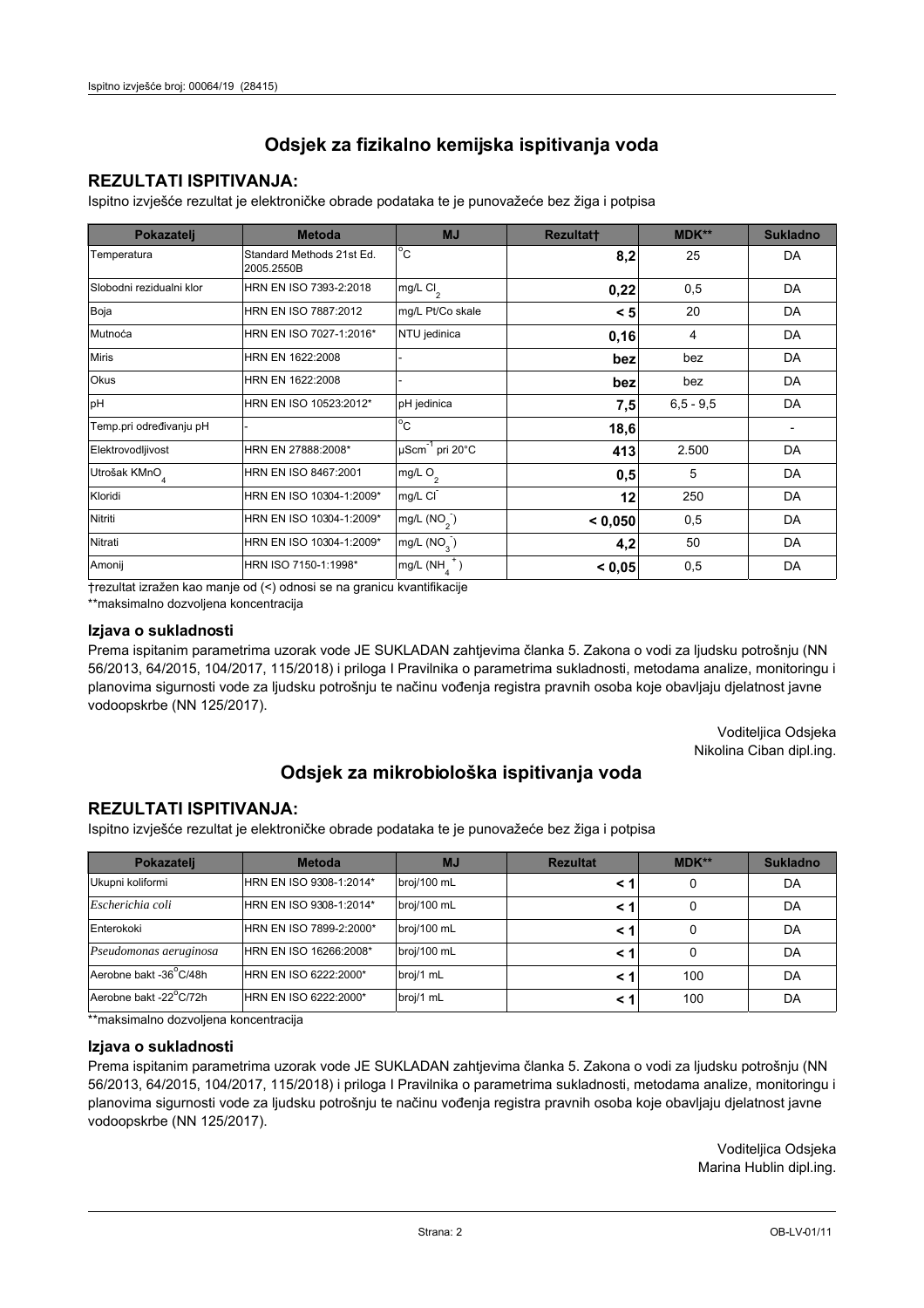



VODOOPSKRBA I ODVODNJA ZAGREBAČKE ŽUPANIJE D.O.O.-PJ VRBOVEC 10000 ZAGREB KOLEDOVČINA ULICA 1

Rakitje, 21.01.2019.

# **ISPITNO IZVJEŠĆE**

#### ISPITNO IZVJEŠĆE BROJ: 00063/19 (28414)

| Naziv uzorka: | VODA ZA LJUDSKU POTROŠNJU           |
|---------------|-------------------------------------|
| Vrsta uzorka: | Javna vodoopskrba - razvodni sustav |
|               |                                     |

HEO: Vrbovec Uzorkovao: Marija Vrban dipl.san.ing. Metoda HRN ISO 5667-5:2011\*, HRN EN ISO 19458:2008\* uzorkovanja: Plan uzorkovanja: OB-LV-07/2019

Uzorak uzorkovan

| Vrijeme uzimanja uzorka: | 17.01.2019. 08:15 | Vrijeme dostave:  | 17.01.2019. 12:30 |
|--------------------------|-------------------|-------------------|-------------------|
| Analiza započeta:        | 17.01.2019. 12:34 | Analiza završena: | 21.01.2019.09:52  |

VODOOPSKRBA I ODVODNJA ZAGREBAČKE ŽUPANIJE D.O.O.- PJ VRBOVEC Naručitelj: KOLEDOVČINA ULICA 1, 10000 ZAGREB OIB: 54189804734 Lokacija: **LONJICA NH** Vodovodom upravlja: VODOOPSKRBA I ODVODNJA ZAGREBAČKE ŽUPANIJE D.O.O.- PJ VRBOVEC KOLEDOVČINA ULICA 1, 10000 ZAGREB OIB: 54189804734

Oblik zahtjeva: Zahtjev po ugovoru

Sukladnost je izražena uz rezultate ispitivanja.

Rukovoditeljica Službe Marina Hublin dipl.ing.

#### Napomena:

- 1) Rezultati ispitivanja odnose se isključivo na ispitivani uzorak.
- 2) Ispitna izvješća se ne smiju umnožavati bez odobrenja Zavoda.

3) Akreditirane metode označene su zvjezdicom (\*).

- 4) Iziava o sukladnosti nije u području akreditacije.
- 5) Mjerna nesigurnost za akreditirane metode dostupna je na zahtjev.

Služba za zdravstvenu ekologiju ovlaštena je kao službeni laboratorij za obavlianie određenih analiza vode, hrane i okolišnih uzoraka u proizvodniji hrane prema rješenju Ministarstva poljoprivrede: KLASA:UP/I-322-01/18-01/36, URBROJ:525-10/0729-18-3

KLASA:UP/I-541-02/14-03/04, URBROJ:534-07-2-1-3/2-18-18 Strana: 1

prema riešenju Ministarstva zdravstva:

Služba za zdravstvenu ekologiju ovlaštena je kao službeni laboratorij za

provođenie ispitivania vode za liudsku potrošniu za određene parametre